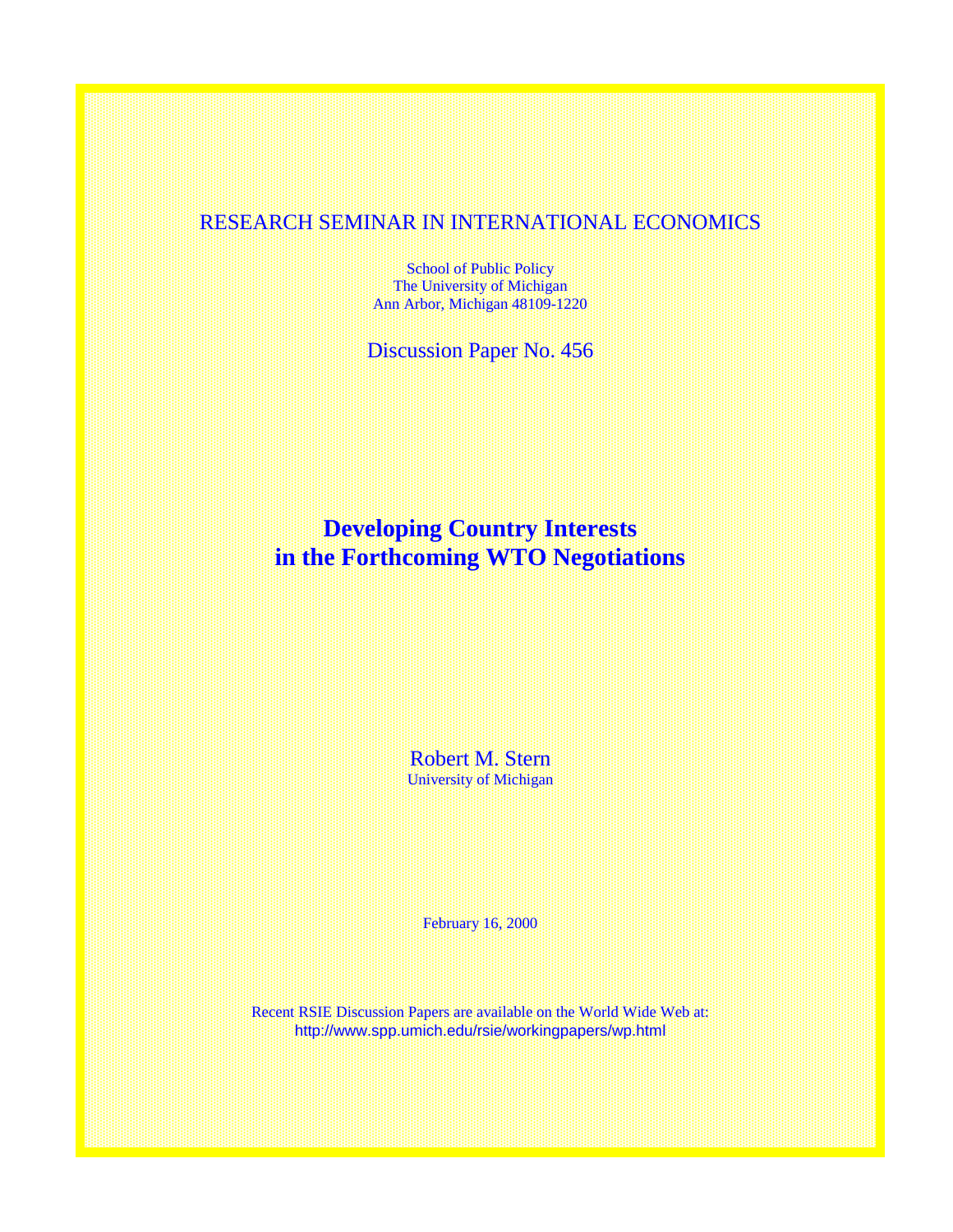## **"Developing Country Interests in the Forthcoming WTO Negotiations"**

## **Robert M. Stern**

## **University of Michigan**

## **Abstract**

**This paper reviews the main issues in the forthcoming WTO negotiations, including: a review of the accomplishments of the Uruguay Round and the multilateral negotiations that have since followed; identification and analysis of Uruguay Round built-in agenda issues and new issues that may possibly be considered in a new round; alternative negotiating modalities, including sectoral and broadly based negotiations and possible cross-issue linkages; dovetailing multilateral and regional negotiations; and interestgroup alignments. In preparing for a new negotiating round, individual developing countries need to design with care their negotiating strategies and options. Countries have to decide what they want most to achieve from the negotiations and what they are willing to offer in return.**

**Forthcoming in The Journal of East Asian Affairs. I wish to thank Professor Maw Than, Rector of the Institute of Economics, Yangon, Myanmar, and Ronald J. Post, Counselor for Public Affairs, U.S. Embassy, Yangon, for arranging for me to present a lecture based on this paper to the Institute's faculty and graduate students, on January 5, 2000.**

**February 16, 2000**

**Address correspondence to: Robert M. Stern Gerald R. Ford School of Public Policy University of Michigan 440 Lorch Hall Ann Arbor, MI 48109-1220**

**Telephone: 734-764-2373 Fax: 810-277-4102 E-mail: rmstern@umich.edu**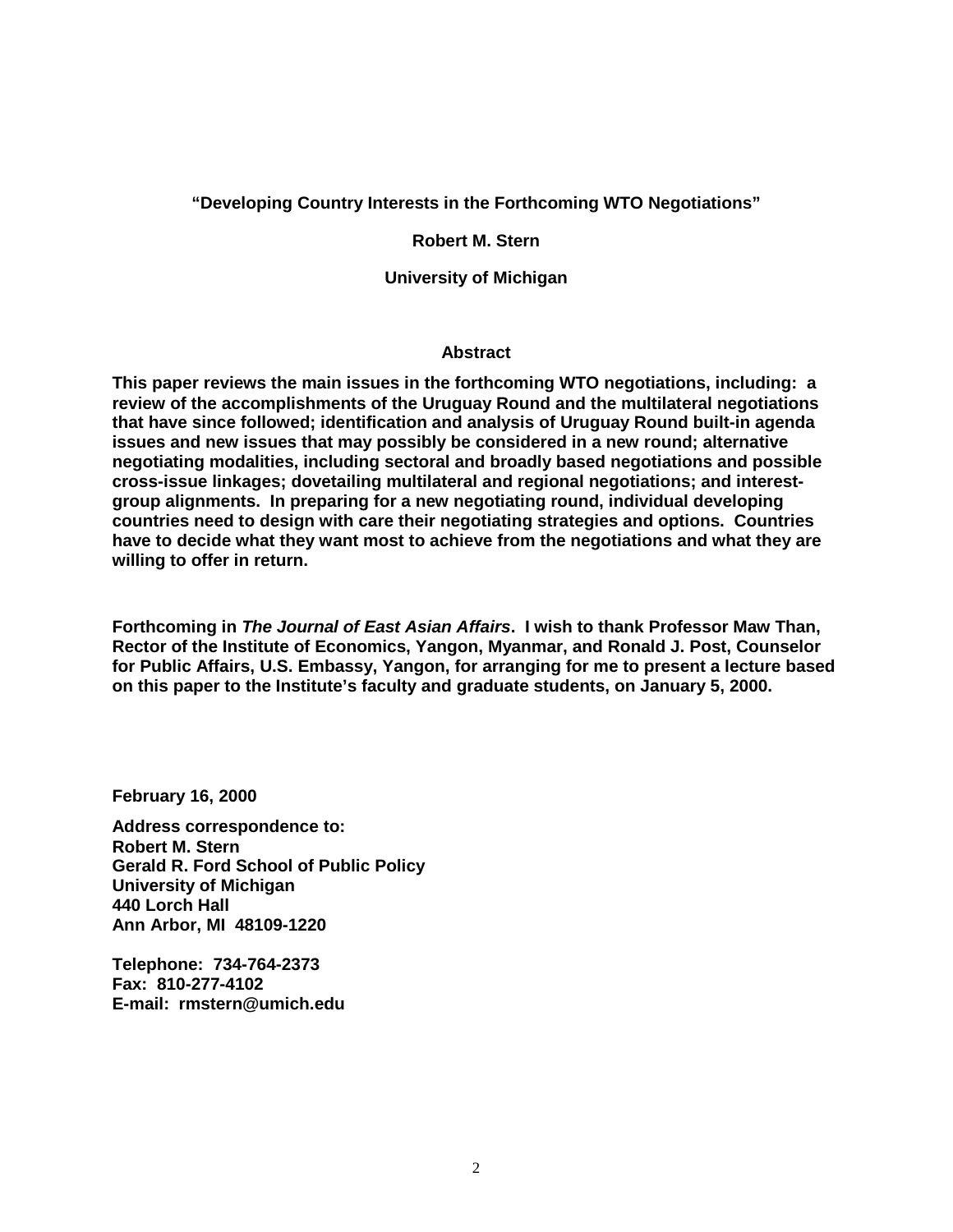# **Developing Country Interests in the Forthcoming WTO Negotiations Robert M. Stern University of Michigan**

## **I. Introduction**

It is of course common knowledge that the members of the World Trade Organization (WTO) were unable to agree on an agenda for a new round of multilateral trade negotiations at the Ministerial Meeting held in Seattle, Washington, November 29-December 3, 1999. This is unfortunate because it means that the so-called WTO Millennium Round Negotiations will be delayed as the WTO member countries try to sort out their positions in the coming year on the issues of importance to them and seek to reach a consensus on what the negotiating agenda should cover. In any event, it should be noted that there will be negotiations concerning agricultural and services trade liberalization and possible changes in some of the Agreements, Codes, and mechanisms of the GATT/WTO that will be initiated in the year 2000 as part of the built-in agenda mandated in the Uruguay Round. It remains to be seen, of course, how rapidly and effectively these built-in agenda issues will be addressed.

In this paper, my presumption is that negotiations on the built-in agenda issues will be initiated as planned, and that consensus will emerge on an agenda for other issues to be considered in a new negotiating round that will commence at a time to be specified in the year 2000 or 2001. In what follows, I shall refer to this as the WTO negotiations. In preparation for these negotiations, it is imperative, first of all, that WTO member countries look retrospectively at what has been accomplished as the result of the Uruguay Round and, in this light, attempt to formulate their strategies for the further liberalization that may be achieved in a new round. In the paper, I will focus on the stakes of the developing economies in a new negotiating round.

It is well known that the Uruguay Round marked a fundamental change in the involvement of the developing countries in global trade negotiations. This was evidenced in their extensive tariff bindings, agreements on other policies to liberalize restrictions of various kinds, and general acceptance of the rights and obligations that went with full membership in the newly created WTO. With new negotiations on the horizon, there is an obvious need for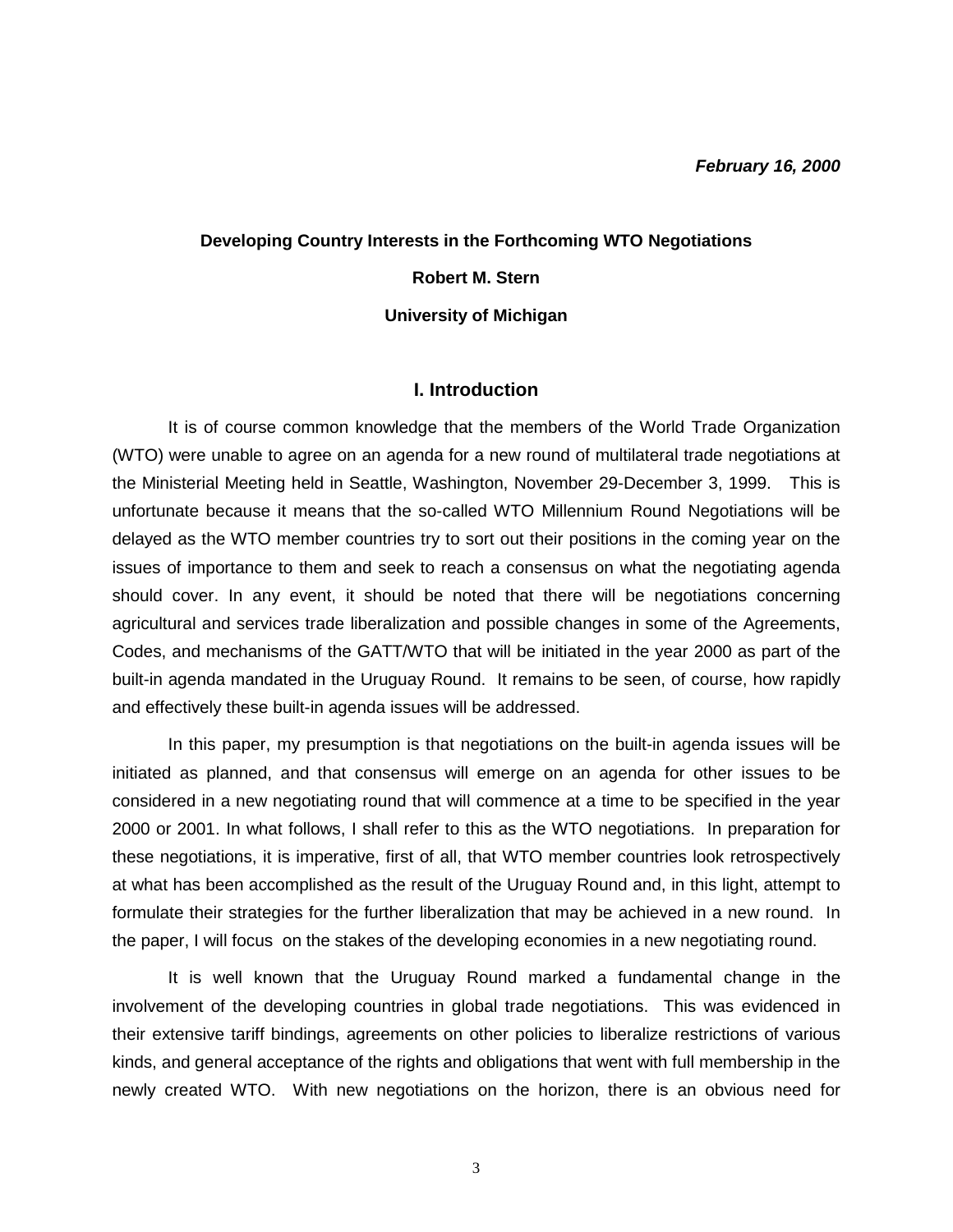developing countries to assess their national and regional positions in the global trading system and to devise negotiating strategies that will further enhance their economic welfare. Since the Asian economies are very important both nationally and regionally to foster the effectiveness and efficiency of the global trading system, it is important for them to enter a new negotiating round with a clear picture of their priorities and expectations.

In the following sections of the paper, I will examine the main issues in the WTO negotiations. This will include (1) review of the accomplishments of the Uruguay Round; (2) multilateral negotiations that have since followed; (3) identification and analysis of the built-in agenda issues and new issues that may possibly be considered in a new round; (4) alternative negotiating modalities, including sectoral and broadly based negotiations, and possible crossissue linkages; (5) dovetailing multilateral and regional negotiations; and (6) interest group alignments. Some final remarks conclude the paper.

## **II. Issues in the Forthcoming WTO Negotiations**

I begin here with a retrospective look at the Uruguay Round negotiations and the negotiations that have since followed. I consider thereafter the issues pertinent to the forthcoming negotiating round.

## **Accomplishments of the Uruguay Round**

The Uruguay Round (UR) was the eighth round of multilateral trade negotiations (MTN) conducted under the auspices of the General Agreement on Tariffs and Trade (GATT). The negotiations were completed in 1993 and the agreements signed by GATT member countries in 1994. Seven years in the making, the UR was the most comprehensive compared to all previous GATT rounds. Its main features are summarized in Table 1, based on Martin and Winters (1996, pp. 1-2).

While it would take us too far afield to discuss in detail the agreements reached in the UR, $1$  certain features are of great importance from the perspective of the developing countries. Thus, as Panagariya (1999, pp. 1-2) has noted:

"Prior to the Uruguay Round (UR), developing countries had not participated actively in multilateral negotiations. Virtually all liberalization commitments in the Kennedy and Tokyo Rounds were made by developed countries. On the one hand, this fact gave developing countries a 'free ride' since, under the Most Favored Nation (MFN) rule of the…GATT, a tariff reduction granted to one trading partner must be granted to all GATT

 $\overline{a}$ 

<sup>&</sup>lt;sup>1</sup> The legal texts of the UR Agreements are available in WTO (1995).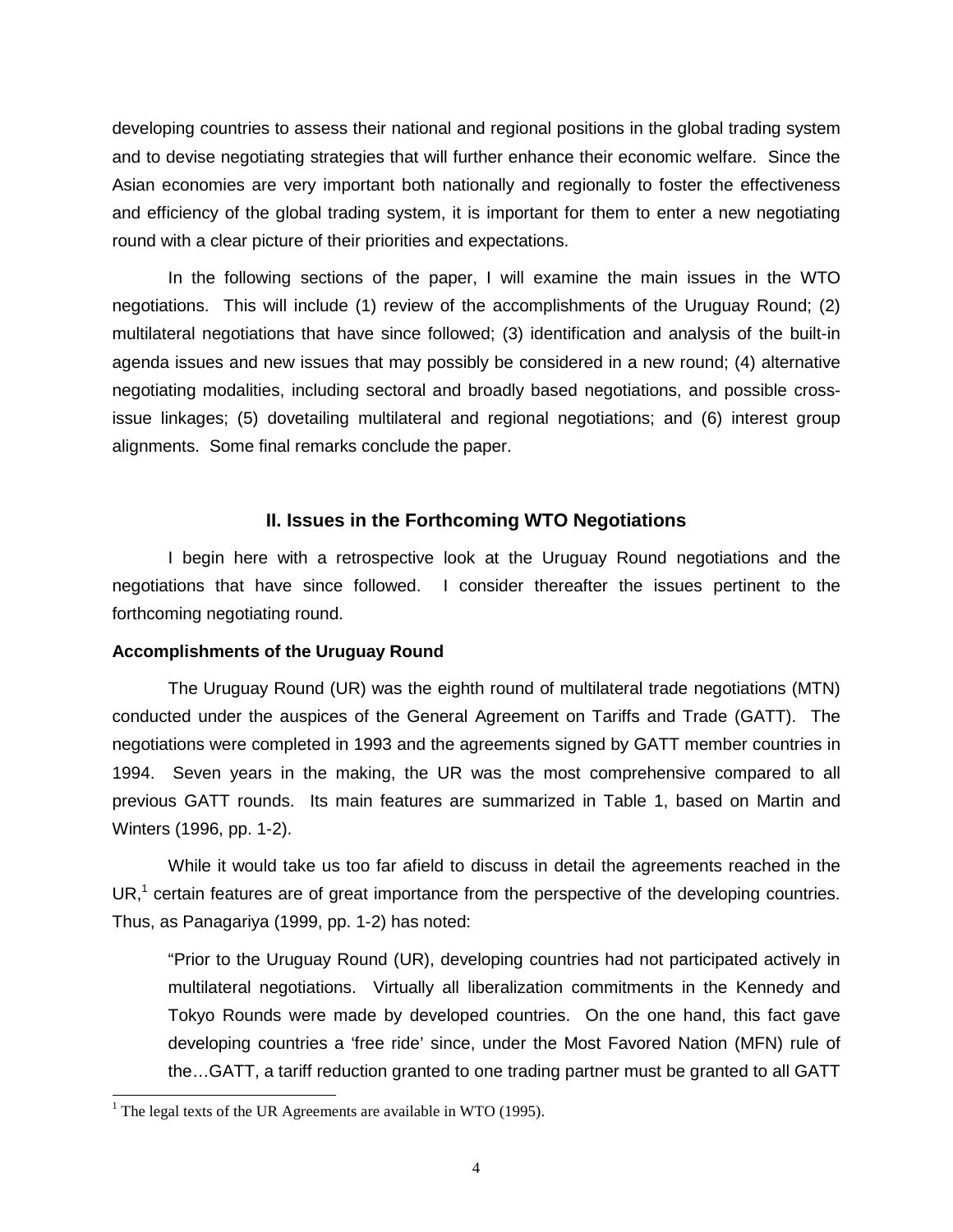members. But, on the other hand, it encouraged developed countries to leave the sectors of greatest interest to developing countries out of the negotiations. Indeed, they were able to protect textiles and clothing, the sector in which developing countries have the greatest export potential, via the…GATT-sanctioned Multi-fibre Agreement (MFA). The MFA was not only protectionist, it was entirely against the spirit of the GATT. It allowed the United States, European Union and a few other developed countries to use quantitative restrictions …,[and] through country-specific quotas, it also introduced discrimination across trading partners.

All this changed in the Uruguay Round, however. Developed countries participated actively in this MTN, accepting the GATT bindings on a large scale for the first time. Whereas they had generally refrained from signing various plurilateral agreements negotiated by developed countries in the Tokyo Round, they signed the UR Agreement in its entirety. This even included the Agreement on Trade-Related Intellectual Property Rights (TRIPS) that, taken by itself, was detrimental to their interests but was, nevertheless, a necessary cost of obtaining concessions in other areas, most notably, the Agreement on Textiles and Clothing, which promises to dismantle the…MFA regime."

By signing the UR Agreement in its entirety, the developing countries have taken on the full rights and obligations that are now embodied in the World Trade Organization, which was officially initiated in January 1995. This commitment by the developing countries has in effect given them a new voice and an opportunity to influence the design and implementation of the multilateral negotiating agenda.

As the developing countries look forward to a new negotiating round, the question arises as to whether or not and to what extent they may have benefited from the UR agreements. My reading of the evidence, based on such studies as Safadi and Laird (1996), Rodrik (1994), Martin and Winters (1996), and Srinivasan (1998) leads me to conclude that, on the whole, the developing countries have benefited from the UR.

#### **Multilateral Negotiations since the Uruguay Round**

Following the conclusion of the UR and creation of the WTO, there have been some significant multilateral initiatives worth noting. The first WTO Ministerial Conference was held in Singapore in December 1996. The main agenda items and results of the Singapore Ministerial Conference (SMC) are summarized in Table 2. While there may be differences in perspective about the outcome of the SMC, drawing on the discussion in Stern (1998, 74-77), I consider the following to be among the most significant accomplishments: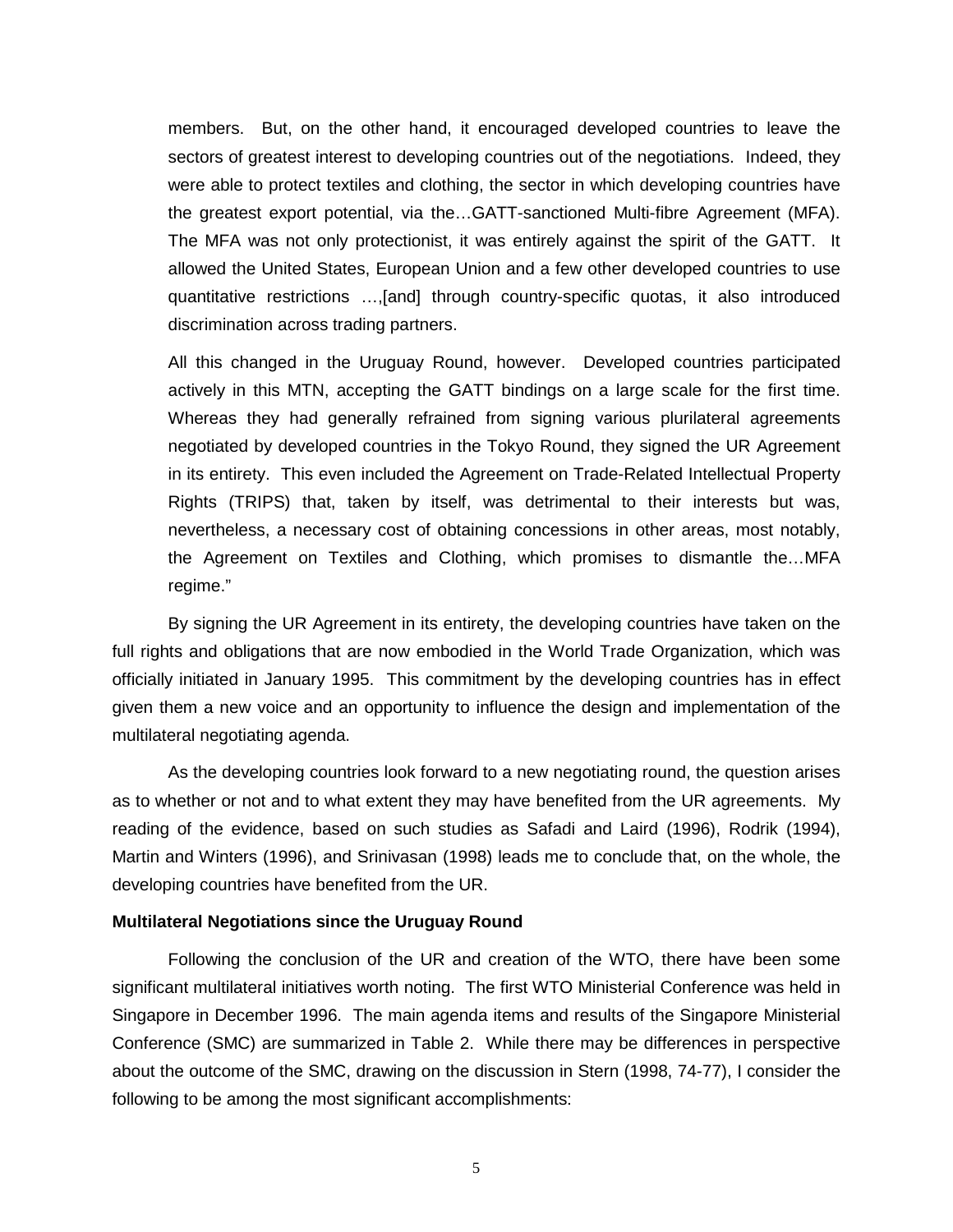- 1. Negotiation of an Information Technology Agreement (IT) what is especially noteworthy about the ITA is that it was built upon the recommendations of both U.S. and European Union business firms in connection with the development of the New Trans-Atlantic Agenda that was designed 'to reinvigorate the trans-Atlantic partnership.' The ITA is thus a prime example of the role that private firms have played in pursuing further trade liberalization.
- 2. Reciprocal elimination of duties on over 6,000 pharmaceutical products as the result of a 'zero-for-zero' initiative by the United States, again reflecting private sector influence.
- 3. Services Negotiations
	- Basic Telecommunications these negotiations were intended to conclude by April 1996, but the United States demurred because offers by other WTO member countries were judged to be insufficiently trade liberalizing. Negotiations were subsequently reopened and concluded on February 15, 1997, with an agreement to take effect in February 1998. The agreement binds 69 countries and covers nearly 93 per cent of an estimated \$600 billion in annual global telecommunications revenues according to USITC (1997, p. 39).
	- Financial Services the initial negotiations concluded in July 1995 were judged by the United States to be inadequate because many countries did not provide significantly full market access and national treatment. Under the circumstances, the United States opted for an MFN exemption so that it could apply reciprocity in making its offers. These negotiations were subsequently resumed and concluded on December 12, 1997. According to the USTR Press Release 97- 104, the agreement involves market-opening commitments by 102 WTO members and covers 95 per cent of the global financial services market encompassing \$17.8 trillion in global securities assets, \$38 trillion in global (domestic) bank lending; and \$2.2 trillion in worldwide insurance premiums.
	- Maritime Services negotiations covering international shipping, auxiliary shipping services, access to port facilities, and multimodal transportation commenced in 1994 but were suspended in June 1996 because of the belief of the United States and other participants that inadequate offers had been tabled. Negotiations are to be resumed as part of the year 2000 negotiations on trade in services under the auspices of the General Agreement on Trade in Services (GATS).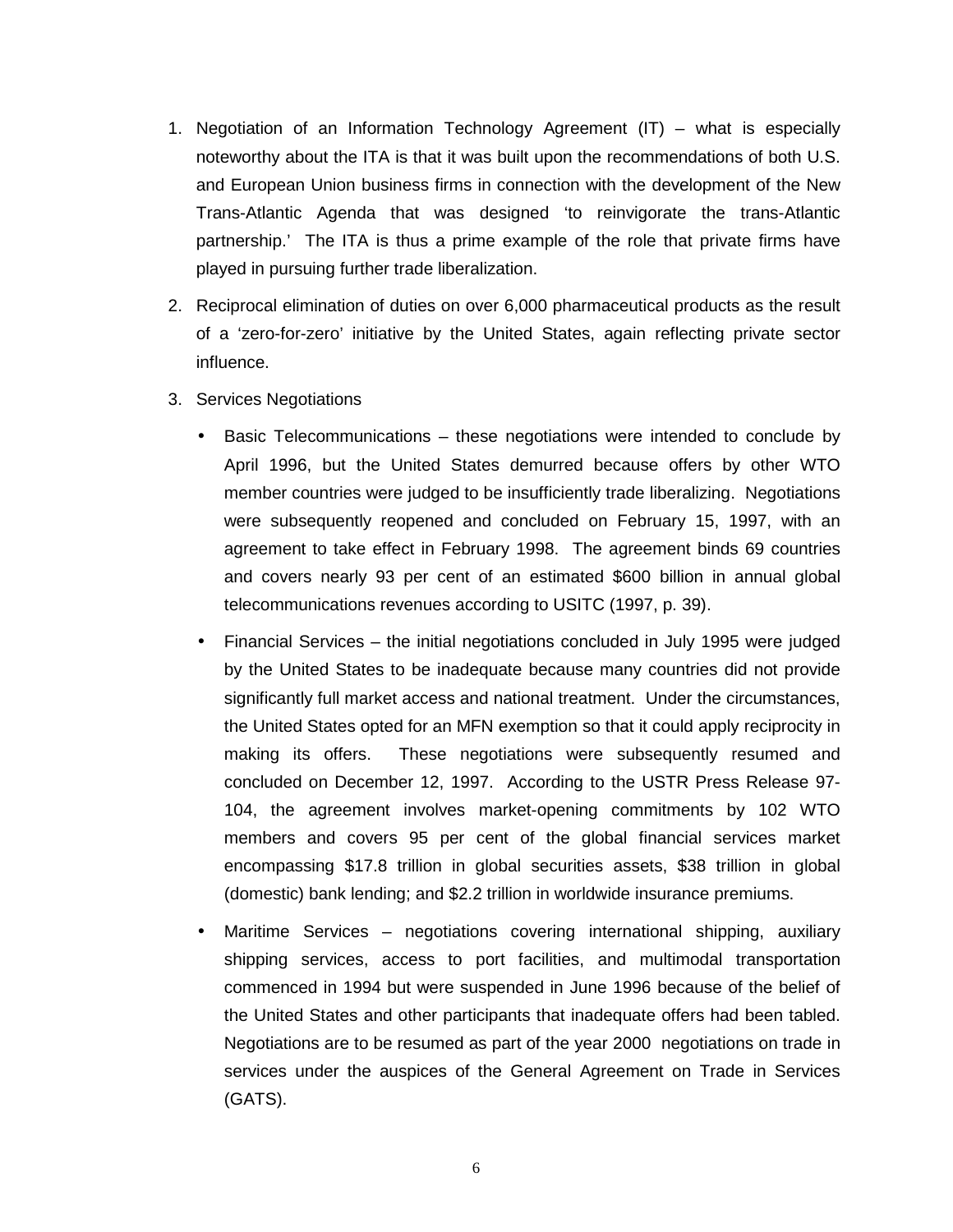4. New Issues: Core Labor standards – The International Labor Organization (ILO) was declared to be the competent body to deal with these standards, effectively eliminating or downplaying the role that the WTO might play. Organized labor and other activist groups in the United States especially had been pushing strongly for including labor standards in the WTO agenda and for using trade sanctions to enforce WTO compliance of member countries. WTO authority on labor standards was opposed in particular by the Asian developing countries.

In the period following the SMC, the WTO members undertook reviews of the operation and implementation of several of the UR Agreements. Thus, for example, as noted in USITC (1999, p. 20): "The agreements concerning textiles, sanitary and phytosanitary measures, and technical barriers to trade…were reviewed in 1998 regarding various stages of their agreements. Such review can be tantamount to new negotiations in which 'clarification' or discussion of 'improvement' of provisions of an agreement can presage issues likely to arise in future negotiations." Implementation reviews were also undertaken for antidumping practices, emergency safeguard measures for services, trade-related aspects of intellectual property rights (TRIPS), and the dispute settlement understanding relating to rules and procedures.

In addition, attention was directed towards preparations for the negotiations mandated under the UR built-in agenda. Efforts were made to identify significant trade distortions in agriculture and to provide data to be used in formulating negotiating decisions. With regarded to the mandated services negotiations, the information base for the sectors covered under the GATS was greatly expanded and improved. Finally, consultations and meetings were held to discuss the improvement and extension of coverage of the WTO Agreement on Government Procurement.

Other noteworthy developments relate to the Work Program that was set out in the 1996 SMC discussed above. According to USITC (1999, pp. 22-23), these developments included:

- 1. Completion of negotiations on the Information Technology Agreement (ITA) designed to eliminate tariffs on the products specified by the year 2000. Plans were also made for an "ITA-II" to extend the coverage of the agreement. An ITA-II draft agreement has been prepared and circulated and is currently under review by a number of countries.
- 2. Identification and discussion of issues relating to investment by the mandated working group.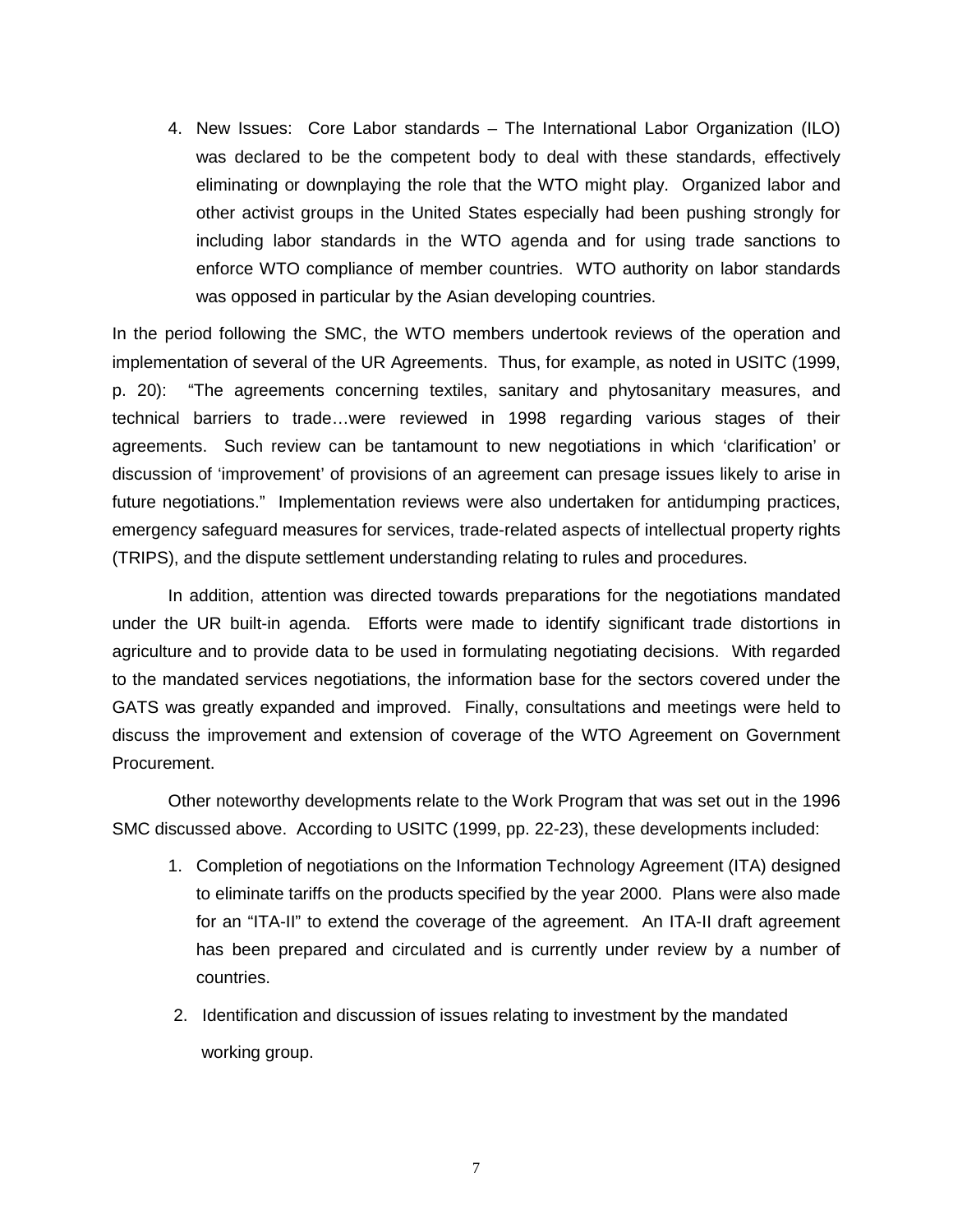- 3. Identification and discussion of issues relating to trade and competition policy by the mandated working group.
- 4. Gathering of information on national procedures and practices for government procurement by the mandated working group on transparency in government procurement.

Finally, at the Second Ministerial Conference held in Geneva in May 1998, a work program was established to examine trade-related issues involving global electronic commerce.

It should be evident from the preceding discussion that the WTO members have been meeting regularly to address many of the issues connected with the UR Agreements and subsequent directives resulting from the 1996 and 1998 Ministerial Conferences. Much of the discussion and actions taken was in preparation for the third Ministerial Conference to be held in Seattle from November 30 to December 3, 1999 and which was intended to launch a new round of multilateral trade negotiations to begin in the year 2000. This new round was to be devoted to items on the UR built-in agenda together with new issues to be decided upon.

However, the WTO members were unable to reach agreement on the specific items to be included in the agenda for the new negotiations, so that the Seattle Ministerial Conference ended in an impasse. Efforts have since been under way to reconvene the WTO members and to reach consensus about the agenda for the new round. At the time of writing (late December 1999), the situation is in a state of flux, and it is not yet clear if and when the disagreements on the agenda might be resolved. It is the case nevertheless that the built-in agenda from the UR has been mandated for negotiations to begin in the year 2000. Consequently, WTO members need to identify their priorities and strategies for these negotiations. I turn therefore to consideration of the main issues that are at stake for the developing countries in negotiation of the built-in agenda, namely agriculture and services. I will also discuss other aspects of the built-in agenda as well as additional issues that may be included in the new round. $2$ 

 $\overline{a}$  $2$  In what follows, I have relied extensively on the discussion and analysis especially in Krueger (1999) and Panagariya (1999).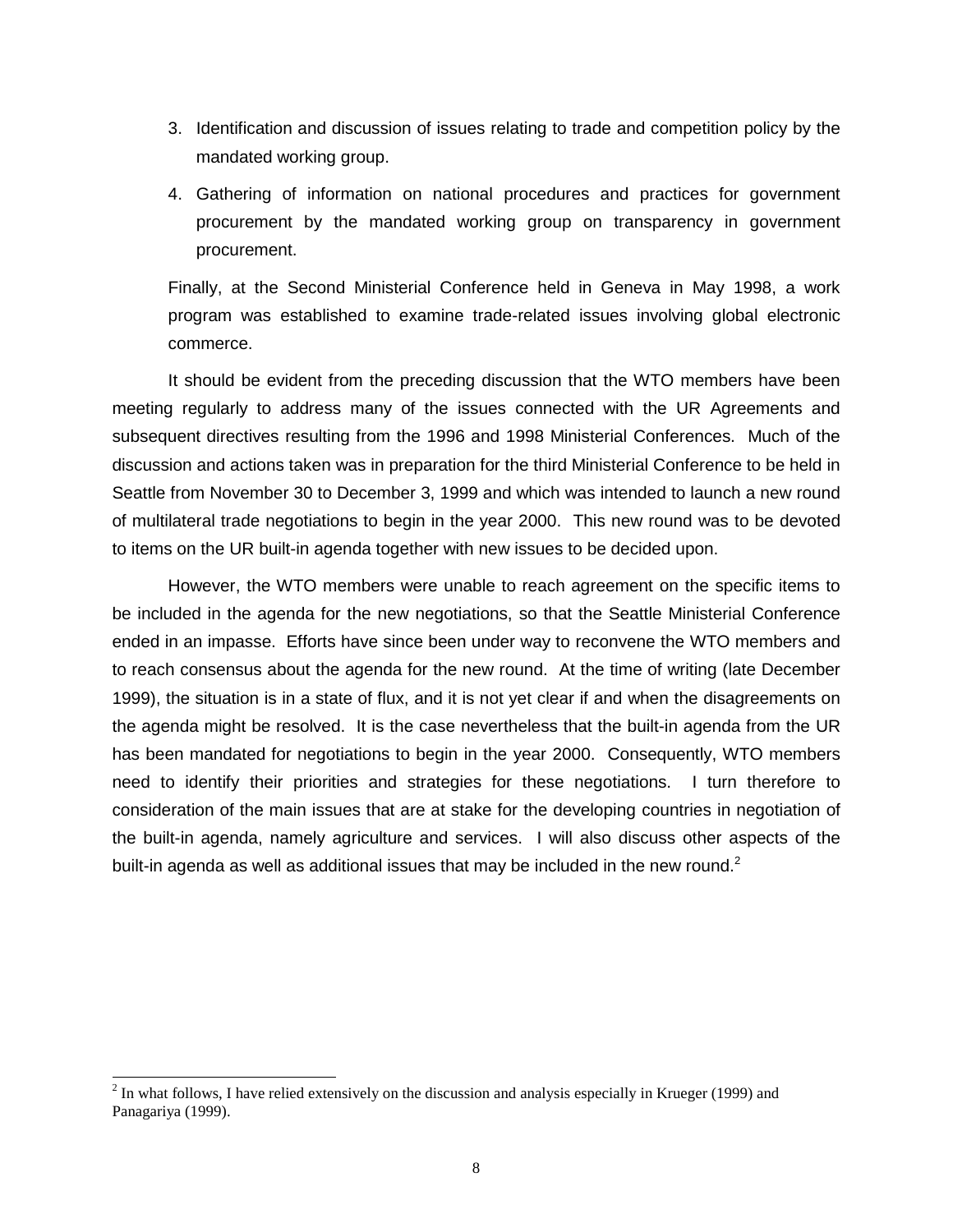## **The Forthcoming WTO Negotiating Round: The Built-In Agenda**

#### **Agricultural Trade Liberalization**

In considering the interests of developing countries in agricultural trade liberalization, Anderson (1999) suggests dividing them into four groups: (1) exporters of tropical products; (2) exporters of temperate-zone products; (3) net importing countries; and (4) exporters of laborintensive manufactures (e.g., textiles and clothing). The exporters of tropical and temperatezone products have a clear interest in improving market access in the developed countries for their exports of both unprocessed and processed agricultural products. While net agricultural importing countries might be adversely affected by higher world prices resulting from reduced barriers, these countries might actually benefit if the higher prices lead them to reduce their own domestic barriers that have distorted efficient resource allocation. Finally, exporters of laborintensive manufactures obviously have an interest in reducing barriers affecting their goods. They may benefit indirectly from agricultural liberalization if it results in improved resource allocation in the agricultural exporting countries and reduces the likelihood that these countries would be inclined to expand their production of manufactures. The developing countries thus have a shared interest in promoting agricultural liberalization. The issue then is how to pursue greater market access for agricultural exports, reduce domestic support levels, and reduce export subsidies in the course of the multilateral negotiations. In addition, there are some other agriculture-related issues that need attention, in particular Sanitary and Phytosanitary (SPS) measures.

#### **Market Access**

Anderson (1999) notes that actual agricultural tariffs in the year 2000 will be as high as they were a decade earlier. The reason is that for many countries these tariffs were bound at levels considerably in excess of the applied rates (i.e., tariff equivalents) at the conclusion of the UR. This can be seen in Table 3 for the European Union and the United States and for APEC members in Table 4. The challenge for the new round therefore is getting the bound tariffs down to the applied rates and effecting reductions in the applied rates in the major agricultural importing countries.

To add to the difficulties of improving market access, importing countries agreed in the UR to commit themselves by the year 2000 to provide "current" and "minimum" access opportunities. But this was to be done by means of a system of tariff-rate quotas (TRQ), with a lower tariff rate for in-quota imports and higher tariff rates for the remainder. Anderson (pp. 6-7)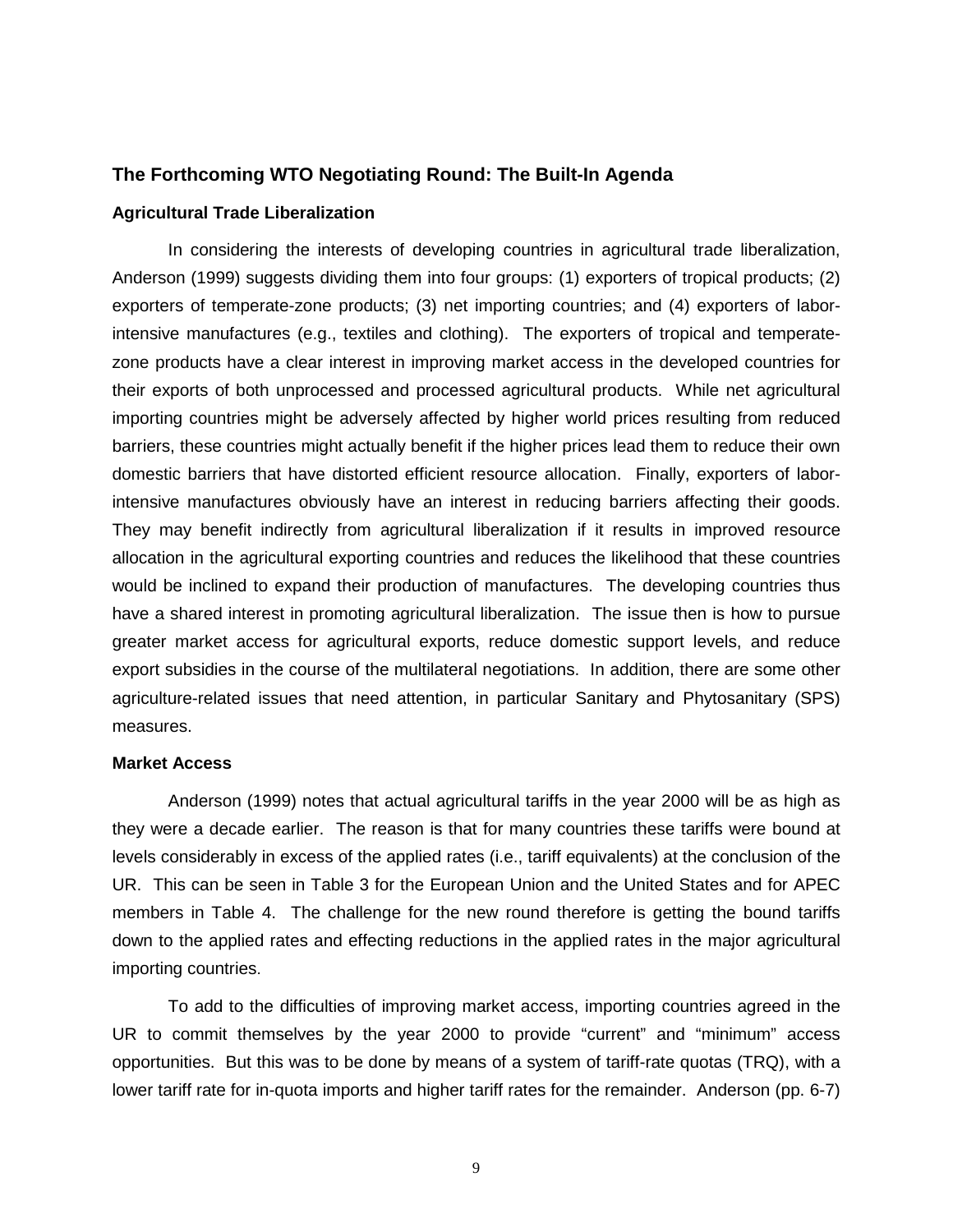and Panagariya (1999, p. 24) note many undesirable features of TRQs that arise from the manner in which the quotas are implemented and may therefore reduce the economic welfare of importing countries and lead to rent transfers to the holders of the quotas. It would be desirable if the system of TRQs could be eliminated, or at least steps taken to unify the applied and bound tariffs for the growth-constrained imports and then to reduce these tariffs.

## **Aggregate Measure of Support (AMS)**

The UR Agreement on Agriculture specified that the aggregate level of domestic support provided to agriculture should be reduced. This was to be carried out by capping the AMS and reducing it by a specified 20 per cent over a period of six years for the developed countries and 13 per cent over ten years for the developing countries. The problems here are that countries have been given latitude in selecting support levels for particular commodities, and that certain types of payments are excluded from the calculation of AMS, examples being compensation in the EU Common Agricultural Policy and in production-limiting programs in the United States.

## **Export Subsidies**

The Agreement on Agriculture specified that agricultural export subsidies were to be reduced, by 36 per cent for the developed countries and by 24 per cent for the developing countries by the year 2000. Also, the export volumes of individual subsidized products were to be reduced by 21 per cent for the developed countries by the year 2000 and by 14 per cent for the developing countries by 2004. Export subsidies for agriculture have been an exception to the original GATT Agreement since the 1950s, and it is now desirable that they be subjected to the same discipline as industrial products for which export subsidies are prohibited. The EU and the United States account for most of the export subsidies, and it is incumbent upon them therefore to take steps to reduce and remove these subsidies altogether.

#### **Sanitary and Phytosanitary (SPS) Measures**

SPS measures are designed and intended to insure the maintenance of public health and the environment. The difficulty is that developing countries may lack the information, technical capabilities, and financial resources needed to bring these measure up to the same standards that exist in the developed countries. It is thus important to address these issues in the new negotiating round, and, in this context, to guard against using existing and new SPS measures for protectionist purposes.

#### **Services Trade Liberalization**

Liberalization of trade in services mandated to begin in the year 2000 offers many new and important challenges for the negotiators. As noted by Hoekman (1999, pp. 1-2):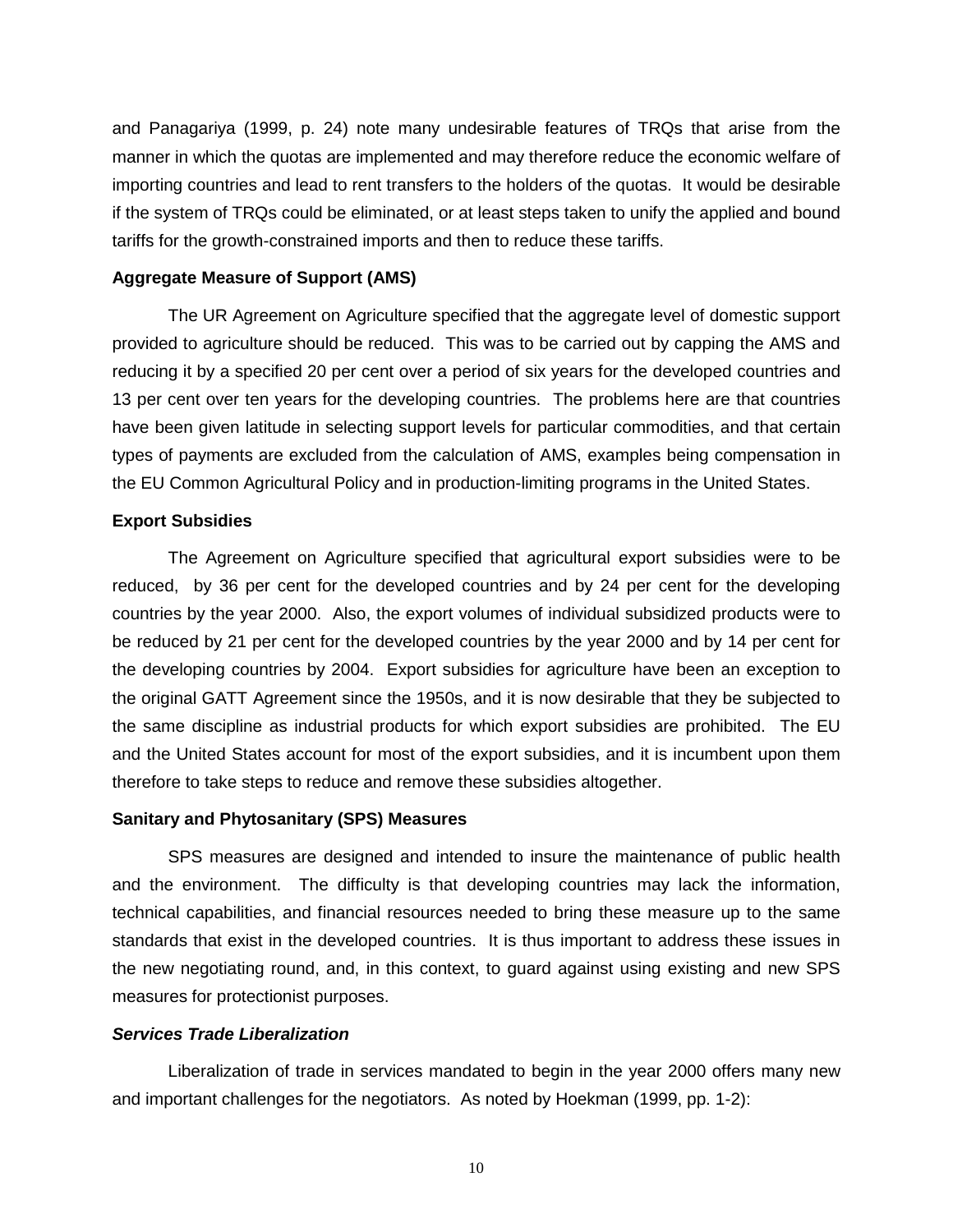"Given the novelty of the subject for trade officials, it was not surprising that most of the efforts expended during the Uruguay Round negotiations on services centered on conceptual and 'architectural' issues—how to define trade, what rules and principles should apply to measures affecting this trade, and devising mechanisms to determine the coverage of the agreement. No liberalization of trade in services occurred during the Uruguay Round. Instead, what emerged was a framework under which liberalization could be pursued in the future, with explicit commitments to engage in further negotiations to liberalize trade in services in five years after the entry into force of the GATS, and periodically thereafter."

Sectoral negotiations covering basic telecommunications and financial services were completed subsequent to the conclusion of the UR. As indicated in Table 2 and the related discussion, the countries and potential magnitudes of transactions to be covered in these two agreements are quite substantial. The question now is how to proceed with the Services 2000 negotiations. Again, to quote Hoekman (p. 2):

"There is wide recognition among both the business community and government officials that the *status quo* is not an acceptable option, simply because the existing schedules of commitments in the GATS are not particularly useful. The correspondence between what is scheduled and the effective barriers to trade and investment that are in force is rather loose, to say the least. The question how to proceed on services is particularly acute for developing countries. Almost all governments increasingly recognize the vital role that an efficient and vibrant service industry plays in the process of economic and social development. That is, certain services are basic inputs or components of the economic infrastructure, whereas other services can be a provisional shelter for social stability.

In principle, the task confronting WTO members in the area of services appears straightforward to achieve a significant degree of liberalization and 'lock-in' through scheduling commitments in the GATS. Realization of this objective will require governments to identify where domestic liberalization and policy reform would be beneficial from an economic development and growth perspective."

There are apparently a number of "architectural" issues that need to be discussed in connection with improving the GATS. We shall not treat these issues here since they are well covered especially in the papers by Feketekuty and by Low and Mattoo that are contained in Sauve and Stern (1999). What is needed is more attention directed to the economic issues

11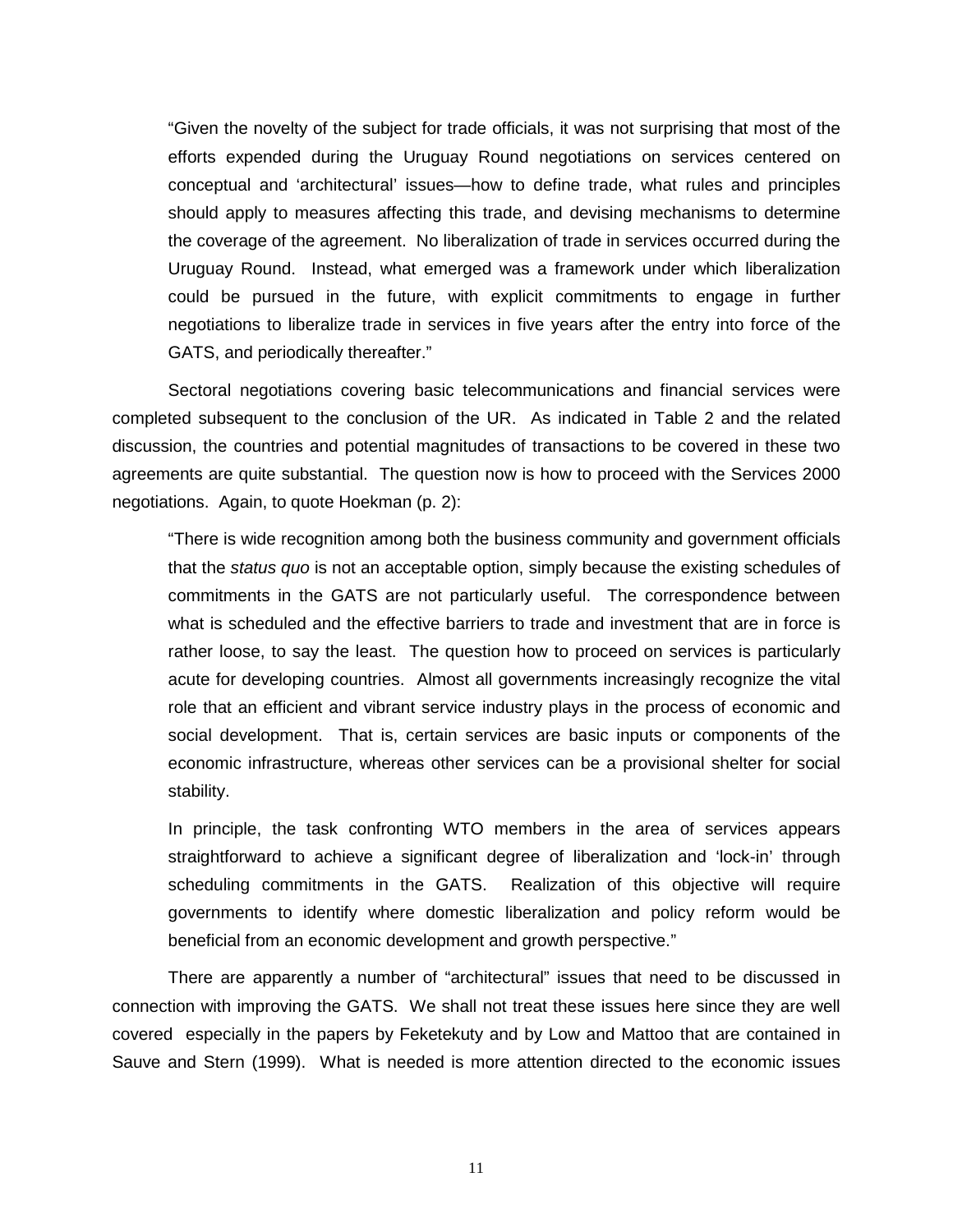involved. According to Hoekman (1999, p. 17), this includes: "(i) increasing transparency; (ii) expanding the coverage of specific commitments; and (iii) improving multilateral rules."

Suggestions for increasing transparency include: identification and dissemination of information on existing policies that discriminate against foreign service providers; expansion of the WTO Trade Policy Review Mechanism (TPRM) to survey and report regularly in its periodic reviews on services-related policies; and greater reliance on the private sector to provide information on barriers and to seek access to the WTO dispute settlement mechanisms.

Hoekman (p. 19) cites the well-known facts that the coverage of specific commitments is quite limited for many GATS member countries, and that the commitments are often more restrictive than what is actually applied. To achieve greater sectoral coverage of specific commitments, the options include: extending the GATS to cover all services and possibly working towards a formula approach and time commitments to attain full coverage; and give greater recognition to complementarities and interdependence for commitments across the different modes of providing services and to assure modal neutrality, for example, between cross-border movement of services (mode 1) and foreign direct investment in services (mode 3). An issue of great concern especially to labor-abundant developing countries is how to negotiate arrangements so that their workers will be permitted to move temporarily to other countries to provide low-cost services in construction and a variety of other services. This will no doubt be resisted by the developed countries, but there may be some opportunity for crossissue linkages and tradeoffs in a new round that will enable some progress on worker mobility to be realized.

The rules of the GATS could be improved by moving away from a sector-mode to a horizontal or general approach, the point being to foster the pro-competitive contestabality of markets while at the same time making provision for appropriate national measures designed to achieve social objectives. Stricter applicability of the Most-Favored-Nation (MFN) principle is needed to assure nondiscrimination across sectors and firms.

Besides the foregoing, there is a question of if and how the GATS should deal with issues of subsidies, government procurement, and safeguards. With regard to subsidies, Hoekman (1999, p. 24) notes how difficult it has been to devise rules for restricting subsidies in other institutional contexts, including the OECD and regional trading arrangements. It is difficult then to make a compelling case for the issue of subsidies to addressed as such in the GATS negotiations. The same applies to government procurement. If the coverage of the GATS were to expanded and national treatment applied generally to foreign direct investment (mode 3), there would be no need for a separate procurement regimen in the GATS. With respect to

12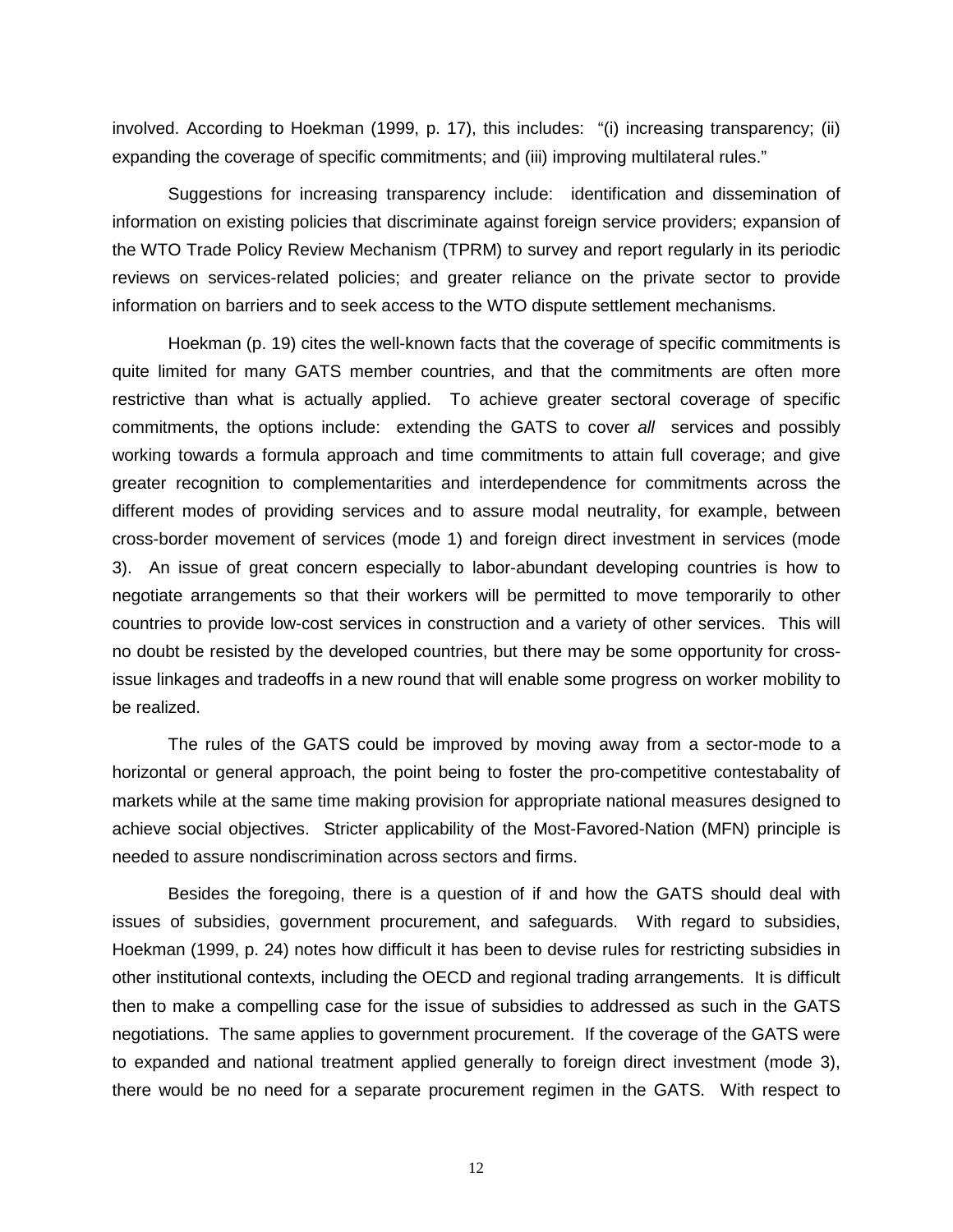safeguards, since a significant part of providing services involves commercial presence in the form of FDI, it is difficult to see how safeguards would be relevant. However, if progress is to be made on the movement of natural persons (mode 4), some sort of safeguard procedure might be warranted for the industrialized countries to deal with unforeseen difficulties that could arise if foreign workers were permitted temporary entry.

#### **Other Items on the Uruguay Round Agenda**

In addition to the mandated negotiations for agriculture and services, there are several other items on the UR agenda to be discussed. These include in particular: the Agreement on Textiles and Clothing (ATC); the TRIPS Agreement; dispute settlement; and antidumping.

## **Agreement on Textiles and Clothing (ATC)**

It was agreed in the UR to bring textiles and clothing under the same trade discipline as other goods. The ATC provided for a phase-out of the MFA quotas over ten years, in three stages. Importing countries agreed to liberalize their imports covered under the MFA by: 16 per cent as of January 1995; 17 per cent in 1998; 18 per cent in 2002; and the remaining 49 per cent by the end of the transition period on January 1, 2005. In phase I, the annual growth of imports was to be at least 16 per cent higher than under the MFA; in phase II, the growth rates were to be 25 per cent higher than in phase I; and in phase III, the growth rates were to be 27 per cent higher than in phase II. Non-MFA restrictions were also to be eliminated or phased out by 2005. A transitional safeguard mechanism was provided to deal with possible domestic disruptions due to increased imports in the MFA phase-out process.

It is evident that the liberalization of textile and clothing quotas is heavily back-loaded to the end of the phase-out period in 2005. While quota expansions were to occur beginning in 1995, it appears that not much actual liberalization has taken place since many importing countries have chosen to remove quotas that had not been fully utilized. The issue for consideration then in the forthcoming negotiations is whether it may be possible to accelerate the expansion of the growth rates of imports so that the major increases will not be so heavily bunched at the end of phase-out period. Furthermore, there may be legitimate concern on the part of the developing country exporters of textiles and clothing that their post-phase-out exports not be subjected to antidumping actions by the importing countries. It should be mentioned, finally, that, even after the phase-out has taken place, the developing country exporters will face relatively high tariffs in the importing countries.

#### **The TRIPS Agreement**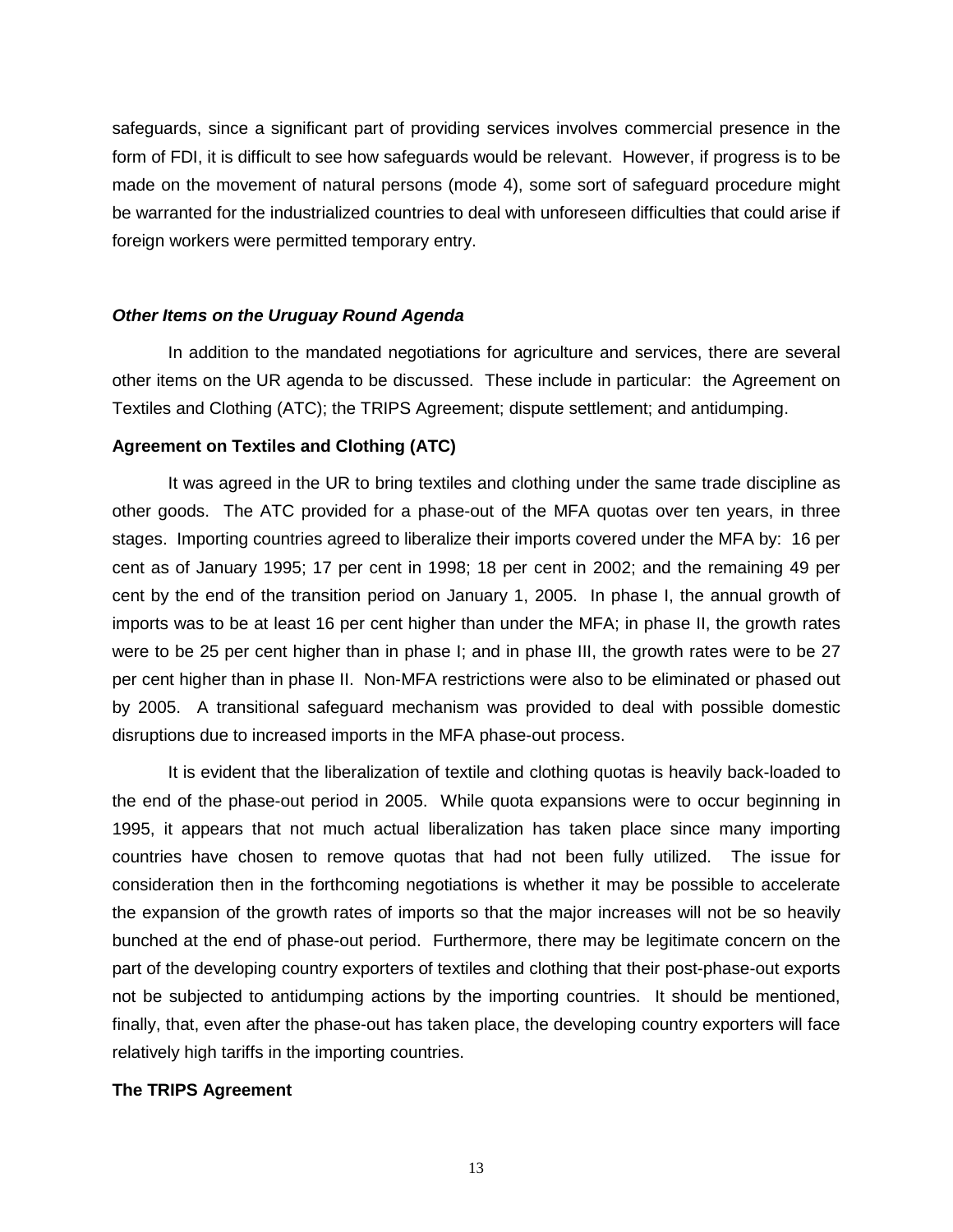According to Panagariya (1999, pp. 34-36), there is apparently some disagreement among WTO members as to whether, in the new round, the TRIPS Agreement is merely to be reviewed or whether the text of the Agreement can be opened to revision. In any case, issues such as extension of TRIPS to plant variety protection by developed countries and compliance of individual developing countries to the timing of the transitional period for adherence to the Agreement will be considered. If it turns out to be possible to open the Agreement to revision, developing countries may seek to introduce a number of changes that recognize their positions and rights as users of intellectual property. These may include: reduction of the duration of patent protection; greater flexibility especially regarding access to parallel imports; exemptions from patenting of particular products and knowledge indigenous to developing countries; and clarification of issues relating to the transfer of technology, biodiversity, the environment, etc.

#### **Dispute Settlement**

Davey (1999, p. 225) has noted that: "The WTO dispute settlement system is critical to the operation of the World Trade Organization. It would make little sense to spend years negotiating the detailed rules of international trade agreements if those rules could be ignored." He goes on further to state that:

"Generally speaking the WTO dispute settlement system has operated well…since the founding of the WTO…. WTO members have made extensive use of the system As of June 30, 1999, there had been 175 requests for consultations, involving over 130 distinct matters. Consultation requests have been running on the order of 40 to 50 a year. …

The DSU provides that a mutually agreed solution is to be preferred. It appears that consultations frequently lead to settlements or at least the apparent abandonment of a case. Of the 138 consultation requests made prior to 30 June 1998…, slightly more than one-half (72) have not been brought before a panel. …

To date, there have been panels established in respect of 54 matters (involving some 70 total consultation requests). …Although the volume of cases submitted to the WTO has far exceeded the volume during comparable periods under GATT, the WTO dispute settlement system has coped reasonably well in meeting the tight time periods established by the DSU….

So far the record of implementation of panel results has been good. To date, all parties found not to be in compliance with their WTO obligations have indicated that they intend to comply with the DSB's recommendations within a reasonable period of time."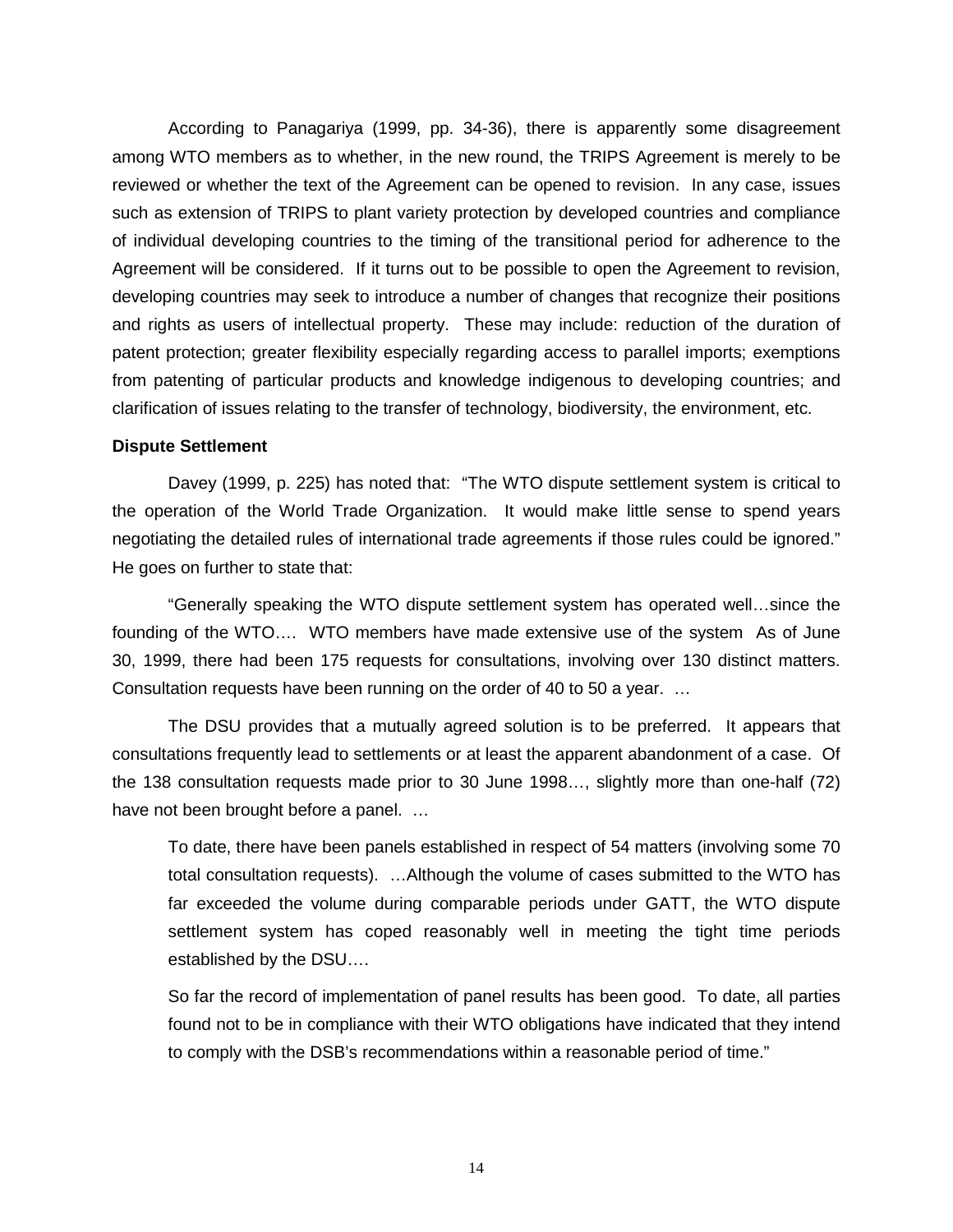It was decided during the UR that the Dispute Settlement Understanding (DSU) should be reviewed by the end of 1998. The target date could not be met, however, and the review is still in progress. Several issues are up for review, including: (1) operation of the surveillance function; (2) adequacy of WTO resources for processing disputes; (3) professionalization of panels; (4) transparency and access issues; and (5) the problem of developing-country members participating in the system.

The issue of surveillance involves mainly the constraint of the amount of time that it takes to determine the outcome and to dispose of a case and whether it would be useful to make more time available. Given the increased number and complexity of dispute-settlement cases brought before the WTO since its inception, there is an evident need for additional resources. According to Davey (1999, p. 229), it may be only a matter of time before a permanent panel body of professionals is formed to deal with dispute-settlement cases. Such a permanent panel body…"would speed the process since the time now taken for panelist selection would be avoided and scheduling delays would be less common. … Consistency of approach and results would be more easily achievable."

The issues of transparency and access to the WTO dispute-settlement system have been hotly debated in recent years and were front-page news during the organized protests at the Seattle Ministerial meeting. In this connection, Davey (p. 229-30) notes that:

"The United States has proposed that dispute settlement proceedings be open to the public, that submissions be made public and that non-parties be permitted to file 'friendof-the-court' submissions to the panels. These matters are currently under discussion. … Some Members view the WTO system as exclusively intergovernmental in nature and hesitate to open it to non-governments. In their view, if a non-governmental organization wants to make an argument to a panel, it should convince one of the parties to make it and if no party makes the argument, those Members would view that as evidence that the argument is not meritorious. Other members argue that the credibility of the system would be much enhanced if it were more open and that openness would have no significant disadvantages. Given popular fears of globalization and the WTO's connection therewith, such increased credibility is viewed as essential to ensure the future effectiveness of the WTO itself, as well as the dispute settlement system."

Once preparations for a new negotiating round get under way, it will be interesting to see how this issue plays out.

The developing countries have made frequent use of the WTO dispute settlement system since its inception. Davey (1999, p. 230) notes that: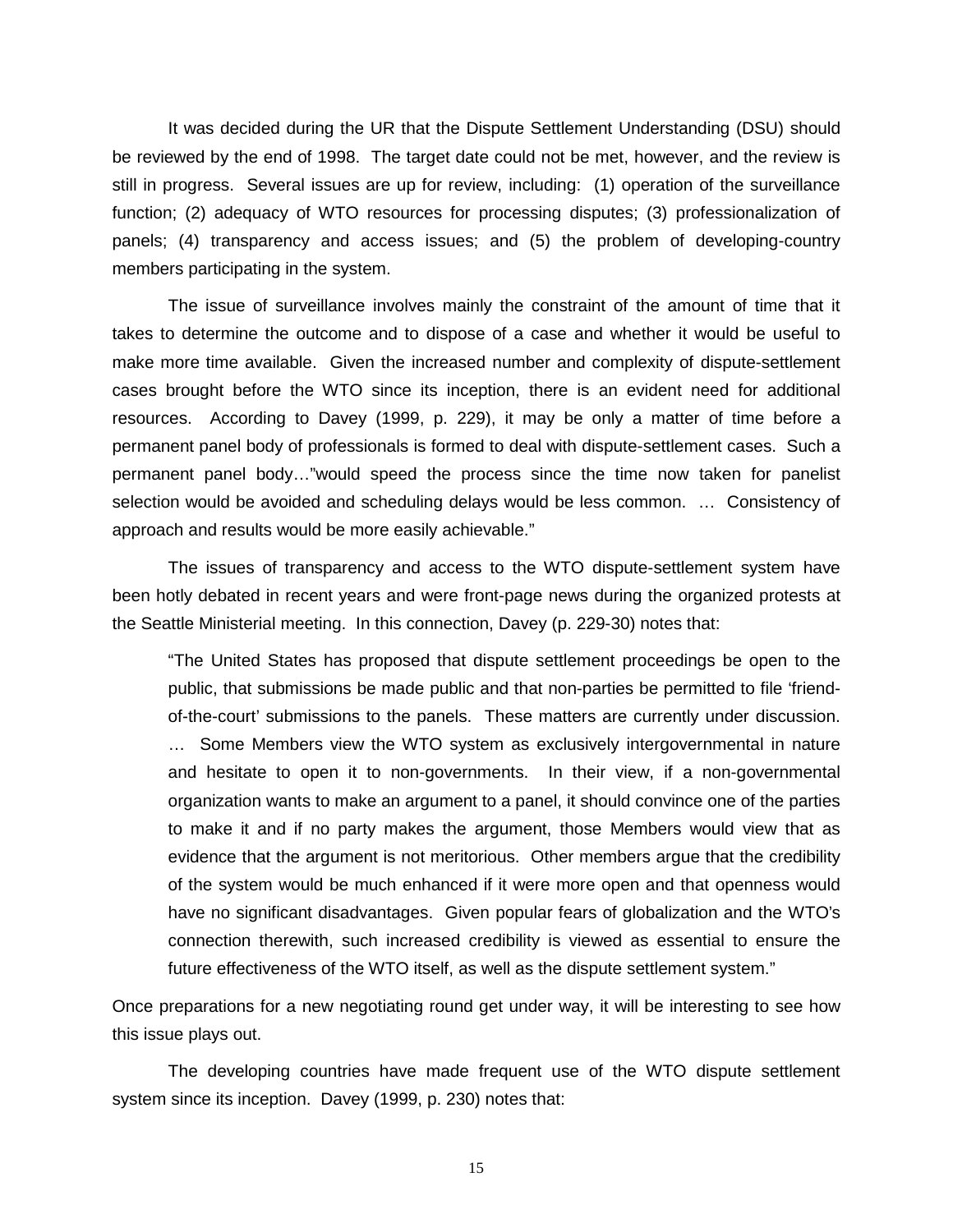"They have made some 40 consultation requests and they have become more frequent targets of complaints (by both developed and other developing countries). Their greater involvement is undoubtedly good for the system in the long run. The principal issue of interest to developing countries in the DSU review has concerned the resource difficulty that many developing countries face when they participate in the dispute settlement system. For the moment, the DSU addresses this problem by requiring the WTO Secretariat to provide legal assistance to such countries, which it does… The Secretariat also conducts a number of training courses that either include or are exclusively focussed on dispute settlement. …"

It should be evident from the foregoing that a successfully functioning dispute settlement system is of paramount importance to the developing countries, as a means of protecting their own interests when they are the object of disputes and being able to bring dispute actions against trading partners when warranted. Developing countries need to take measures on their own to increase their capacity and capabilities for dealing with disputes in the WTO. But it is also incumbent upon the international institutions and the developed countries to provide them with funding and technical assistance to the extent feasible.

#### **Antidumping**

It is permissible under WTO rules to use antidumping (AD) measures to impose special AD duties in case imports are found to be "unfairly" priced in comparison to prices or costs in exporting countries and if there is actual or potential material injury to firms and workers in the importing country. The presumed rationale for AD measures is to prevent predatory pricing by foreign exporters, even though in actuality there is little likelihood that foreign exporters have sufficient market power to drive out competitors or to limit entry in importing countries. In any event, AD has become the trade policy of choice by firms and workers seeking protection in the developed countries as tariffs have been progressively reduced in the periodic GATT negotiations and as voluntary export restraints (VERs) and other quota arrangements such as the MFA have been eliminated or are being phased out.

Krueger (1999, p. 6) has noted that developing countries appear to be especially vulnerable to AD actions. This is because their exports tend to be labor intensive and thus are perceived to threaten domestic firms and workers in the developed countries. Krueger also notes that it may be easier to establish the basis for AD actions since the marginal costs relative to fixed costs of developing country exports often constitute a large fraction of price. Further, because it can be costly for many developing countries to defend themselves against AD allegations, they may find it difficult to resist these actions. An indication of developing country

16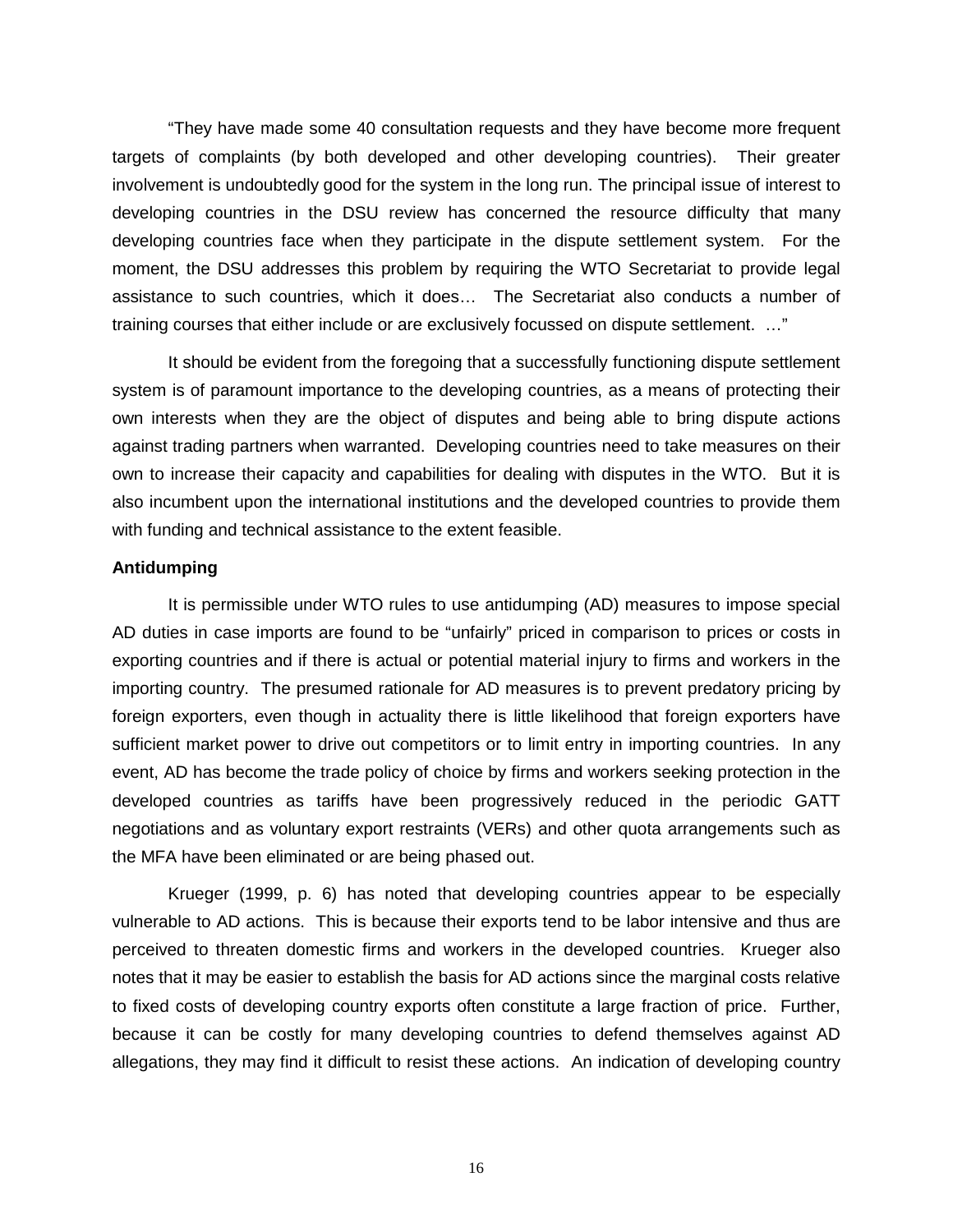vulnerability is noted by Panagariya (1999, pp. 50-51) insofar as it appears that these countries bear a disproportionate burden of the AD actions that have been taken.

Until around the mid-1990s, the United States, European Union, Canada, Australia, and New Zealand accounted for 70-80 per cent of the AD actions. But since the end of the UR, Panagariya notes that developing countries have turned increasingly to using AD actions, accounting for nearly two-thirds of these actions after 1995. Thus, while 143 out of the total of 239 cases reported to the WTO in 1997 were directed at developing countries, this includes actions taken by developing countries against one another.

The resort to AD actions by both developed and developing countries reflects the domestic pressures in these countries to protect firms and workers, even when the facts of the situation may well not support such protection. The concern therefore is that the benefits of both multilateral and unilateral trade liberalization will be diluted by AD measures. What then are the options and how might they be addressed in the forthcoming round?

One option would be to eliminate AD actions altogether and to deal with the issues and threats of predatory pricing by means of competition or antitrust policy measures. This option is analyzed in several of the papers in Bhagwati (1999, esp.103-68). As will be noted below, there has been some support for including issues of competition policy in the new round, but, if that turns out to be impractical, what then? Presumably, there could be a call for a standstill in the use of AD actions in the course of the new round, until the issues are more fully aired in the negotiating process. Among the issues to be discussed, Panagariya (1999, pp. 51-52) has suggested that: (1) the 5-year sunset clause of the WTO AD code be clarified to prevent unwarranted continuance of AD protection; (2) technical and financial assistance be provided to assist firms and governments in developing countries to prepare the materials and documents needed in AD cases; and (3) the use of so-called anti-circumvention measures should be reviewed insofar as these measures may adversely affect the outsourcing of inputs and product assembly.

It has long been recognized that the pervasive use of AD measures is inimical to efficient resource use and thus detrimental to national and global economic welfare. At the same time, it has to be acknowledged that the pressures for protection of firms and workers are continually being brought to bear on policymakers in both developed and developing countries. A challenge in the new negotiating round will therefore be to seek means of effecting tradeoffs on cross-linkage issues in ways that may reduce the use of AD measures. We shall have more to say on this below.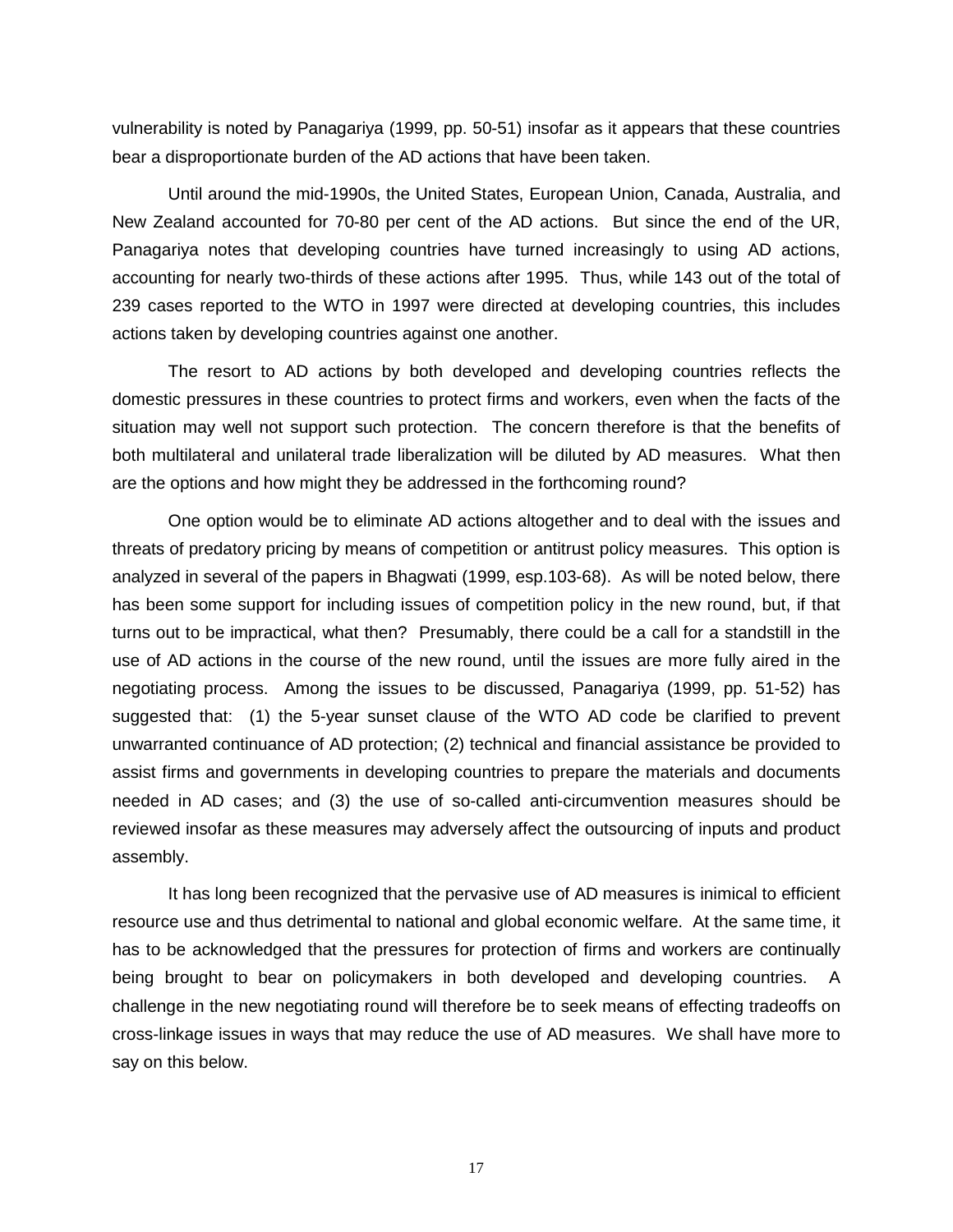#### **The Forthcoming Negotiating Round: Completing the Agenda**

I now turn to consider some of the new issues that may be included on the agenda for the round. In my judgment, by far the most important of these issues is to pursue further liberalization of trade in manufactures. While it is the case that developed country tariffs on manufactures have been reduced considerably in previous multilateral negotiations, the fact remains that there are some products on which sizable tariffs remain in place. This is especially the case for clothing and textiles and other labor-intensive manufactures. As shown in Chadha, Brown, Deardorff, and Stern (1999) and in Hertel and Martin (1999), computational general equilibrium (CGE) analysis of potential tariff reductions on manufactures in the new round suggests clearly that the developing countries would benefit significantly. Thus, what is important is to seek liberalization in the trinity of trade in agricultural products, manufactures, and services. There are other issues that have been suggested for inclusion in the agenda for a new round, and that I will discuss. These include: electronic commerce; investment; competition policy; trade and the environment; and trade and labor standards.

#### **Trade Liberalization in Manufactures**

Hertel and Martin (1999) document the fact that exports of manufactures from the developing countries have increased greatly since the beginning of the 1980s, and they project that these exports will increase still more in the next several years. It can be seen in Tables 5-7 for the United States, European Union, and Japan that developing countries face relatively high, post-Uruguay Round tariffs on exports of interest to them in these major markets. This is the case especially for such labor-intensive manufactures as textiles and clothing, leather products, rubber products, footwear, and fish and fish products. Tariff rates on these products are similarly relatively high in other industrialized countries. It is evident therefore that the developing countries have much at stake in requesting that trade liberalization in manufactures be high on the agenda for a new trade round. In this connection, Hertel and Martin (1999) estimate, using the GTAP computable general equilibrium model, that developing countries can potentially capture as much as 75 per cent of the benefits of manufacturing liberalization in a new negotiating round. This is in contrast to smaller benefits to the developing countries from trade liberalization in agriculture and services, which are estimated at 25 and 33 per cent of the total benefits, respectively.

#### **Electronic Commerce**

The information revolution has been accelerating for several years now, bringing with it a sustained rise in the use of electronic means for carrying out both domestic and international transactions. We noted earlier that there have been discussions concerning electronic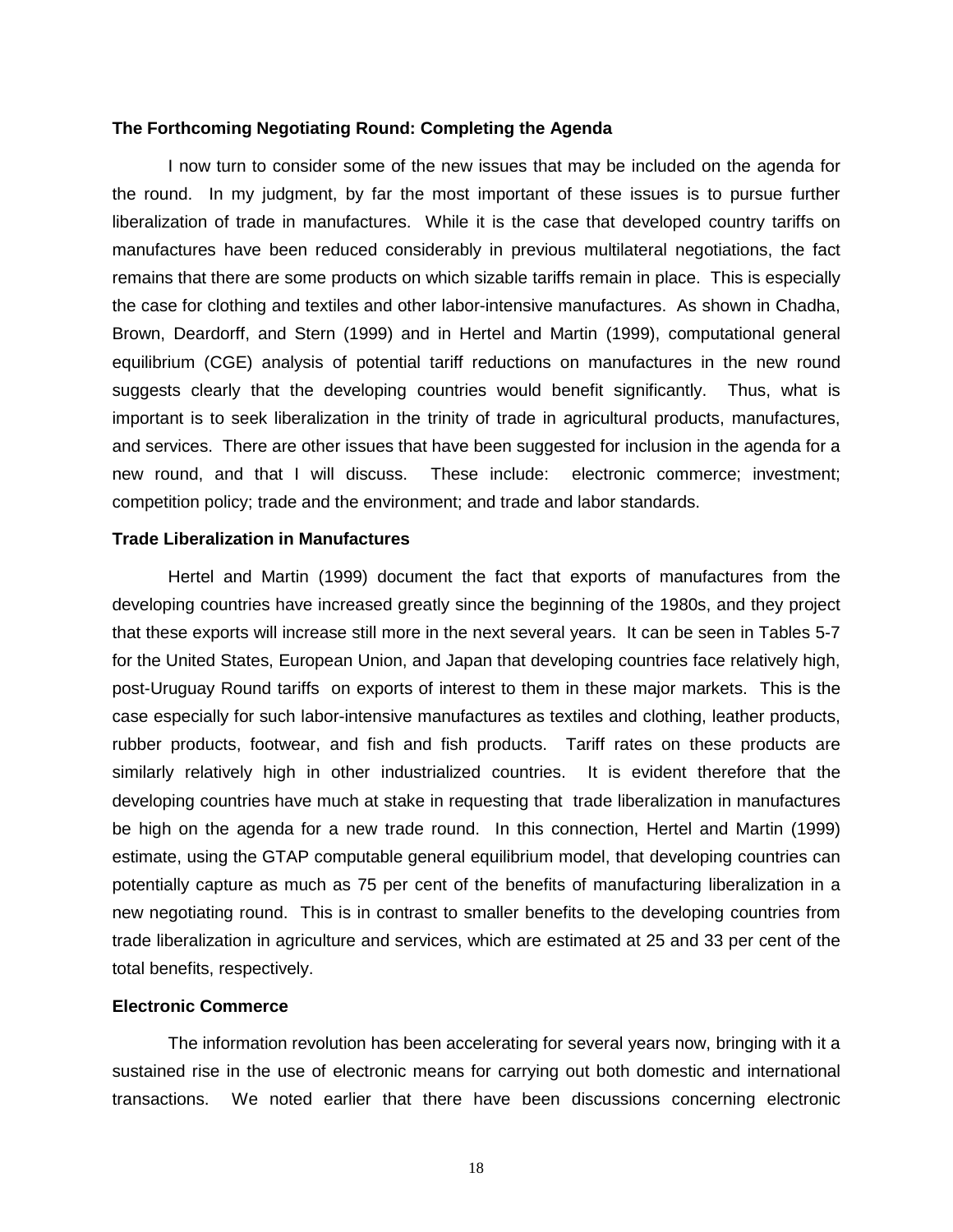commerce in the past few years in the WTO, and electronic commerce will almost certainly be an item on the agenda for a new negotiating round. Panagariya (1999, p. 31) notes that there are two key issues: (1) whether GATT or GATS discipline should be applied; and (2) if GATS discipline applies, whether this trade should be classified under cross-border transactions (mode 1) or consumption abroad (mode 2). He also mentions that there are issues relating to Intellectual Property Rights (IPRs) and mutual recognition of standards.

The United States in particular has been pushing for free trade, i.e., no customs duties, on transactions carried out over the Internet. This has been opposed by the European Union, which has been reluctant to provide unrestricted audio-visual imports. In any case, it will have to be decided in the new round whether GATT or GATS discipline is to be applied, and what obligations and exceptions are to be allowed. Since commitments in the GATS were made according to the four modes of supply, it may now be awkward to work out the arrangements for electronic commerce. The simplest thing would be to institute a system of inter-modal neutrality for electronic commerce so that there would be no incentive to substitute between modes. Finally, as mentioned, issues of IPR protection on the Internet (e.g., copyrights, trademarks, access to technology, etc.) and mutual recognition of standards to be applied to electronic commerce need to be addressed in a new round.

#### **Investment**

In 1995, the member countries of the Organization for Economic Cooperation and Development (OECD) launched an effort to negotiate a Multilateral Agreement on Investment (MAI) that would apply to OECD members only. The non-OECD developing countries were thus not parties to the MAI negotiations. In any case, as Panagariya (1999, p. 43) has noted, it was not possible to reach agreement on the details of the MAI, and it was abandoned in late 1998. It turned out that several countries had serious reservations that the MAI was too far reaching and could potentially be at odds with domestic policies and institutions that were a matter of national sovereignty and could expose governments to costly suits if the agreement was violated.

The issue now is whether investment will be placed on the agenda for a new round. As we noted earlier, a Working Group was created at the 1996 Singapore Ministerial Conference to study the relationships between trade and investment. Krueger (1999, p. 21) suggests that a code that included explicit rights for investors would lower the cost of capital, which could be beneficial to developing countries. If an investment agreement is included on the agenda for a new trade round, Panagariya (1999, pp. 44-46) suggests that: (1) it be confined to foreign direct investment (FDI) and exclude portfolio investment; (2) negotiations should be delayed until

19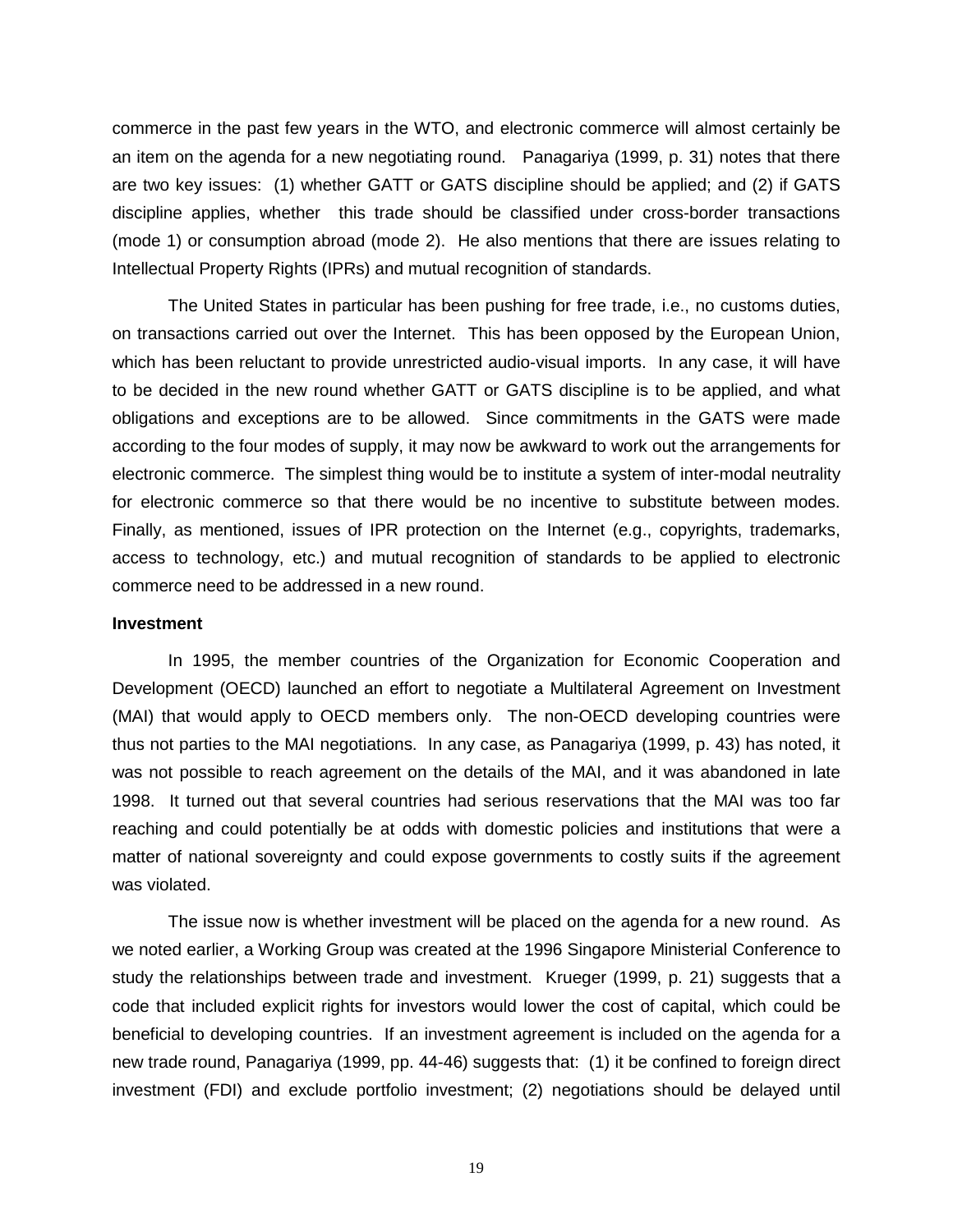China is officially admitted to the WTO, given China's importance as a recipient of FDI; (3) the obligations of multinational corporations operating in developing countries should be carefully articulated; and (4) arrangements should be made to place labor mobility on the negotiating agenda to provide symmetry between international movement of capital and labor and especially since labor abundant countries have a great deal to gain if their workers could be granted the right of temporary employment abroad.

In the final analysis, it may not matter a great deal to many developing countries whether or not negotiations on investment are included in the agenda for a new round. That is, as Hoekman and Saggi (1999) argue, developing countries can themselves unilaterally establish the policies and conditions for a liberal regime to encourage FDI inflows. They need not wait for or be dependent on an international investment agreement.

#### **Competition Policy**

As noted earlier, a Working Group on Trade and Competition Policy was established at the December 1996 Singapore Ministerial Conference, and in the interim efforts have been under way to gather and process information that is relevant to the terms of reference of the Working Group. In a broad sense, competition policy is primarily an issue of domestic concern insofar as governments have the responsibility of designing a legal system and rules of behavior that will maintain conditions of competition and thus promote economic efficiency and welfare. There are of course important interactions between trade and competition policy, but it is an open question as to whether it is feasible and desirable to seek an international agreement on competition policy that would be centered in the WTO. That is, trade involves in large part issues of market access, national treatment, and nondiscrimination. These are already the focal points of the GATT and GATS that are embodied within the WTO. It may be preferable therefore to improve the workings of the WTO rather than seek to draft a separate WTO agreement on competition policy.

As just mentioned, from the standpoint of developing country governments, being a matter of mostly domestic concern, what is needed are domestic policies and institutions that are designed to promote conditions of competition domestically. This includes both antimonopoly policies and liberal trade policies that will work to keep markets contestable. So long as this is a feasible option, there is no pressing need for developing countries to expend negotiating capital in trying to formulate an international agreement on competition policy. This is what Hoekman and Holmes (1999) have stressed, but they also recognize that developing countries may require technical and financial assistance to enable them to improve the design and implementation of their competition policy regimes.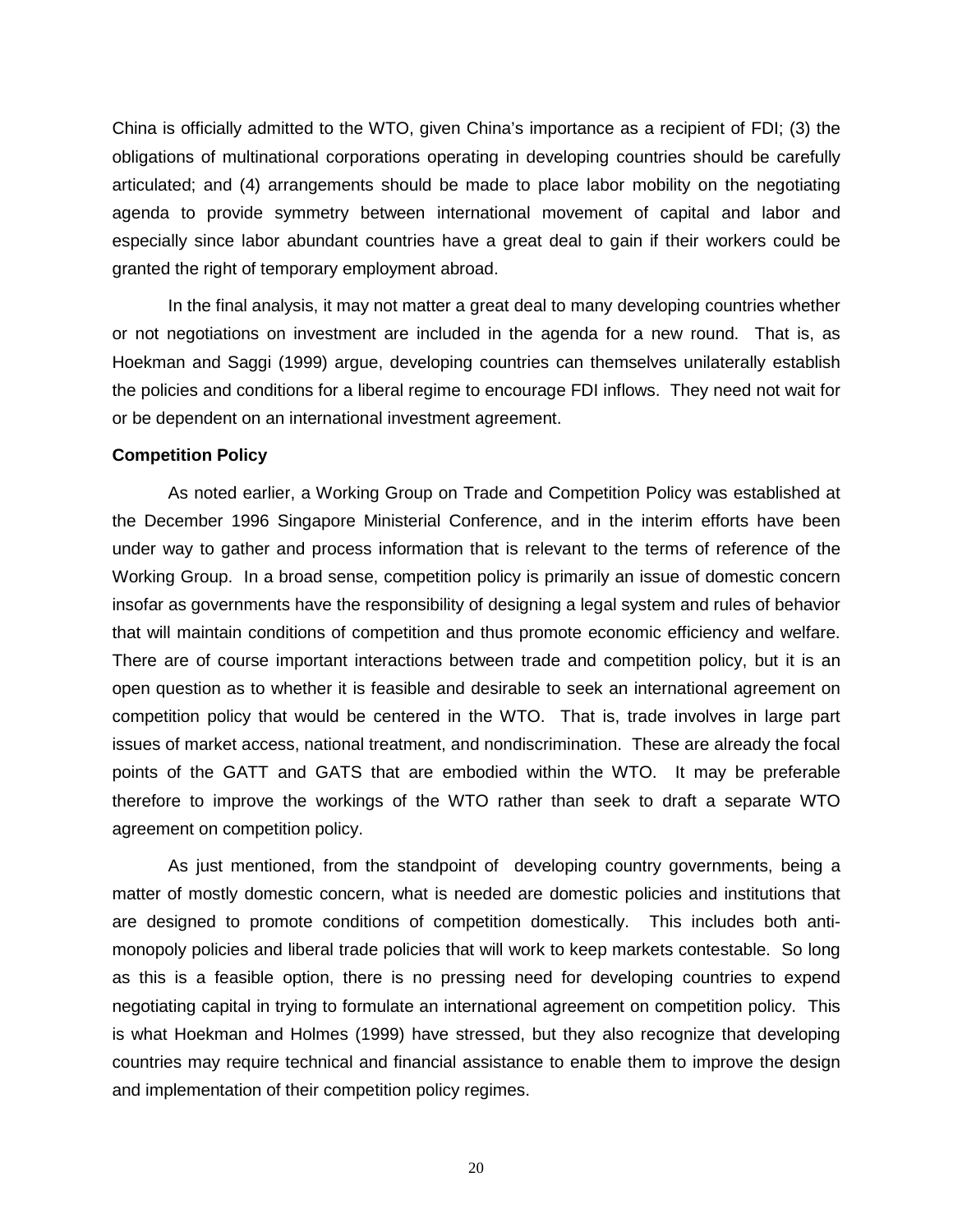#### **Trade and the Environment**

It was noted earlier that a Committee on Trade and Environment (CTE) was established in the UR negotiations. Thus far, the CTE has mainly been trying to gather information and to sort out the variety of ways in which trade and the environment interact, including how the various multilateral environmental agreements that contain provisions for trade sanctions relate to the provisions of the WTO.

It is of course well known that views on these issues vary widely. The United States and the European Union have been actively promoting a trade and environmental agenda for inclusion in the WTO, and they have been supported in this effort by environmental nongovernment organizations (NGOs) that are desirous of playing an active role especially in WTO panels involving environmental issues. By the same token, many economists have argued that the WTO is not the appropriate organization to address international environmental externalities, which in large measure are generated by production activities and therefore are better dealt with by domestic tax/subsidy policies rather than trade policies. When there are international environmental externalities, it is argued that these should be the province of international organizations that are designed specifically for environmental purposes. This view has been articulated with great clarity, especially by Bhagwati (1999, pp. 33-43). It is also the view held by most developing country governments. It was the position that they expressed forcefully in the Seattle Ministerial Meeting, and they are certain to oppose inclusion of environmental issues in the agenda for a new negotiating round.

#### **Trade and Labor Standards**

As is the case with trade and environment, the United States and EU have made a concerted effort to place issues of trade and labor standards on the WTO agenda. As noted earlier, this was strongly resisted by the developing countries, especially those from South and Southeast Asia, in the December 1996 Singapore Ministerial Conference. While adherence to core labor standards was recognized as a matter of importance and concern, it was essentially decided in Singapore that issues of labor standards should not be incorporated into the WTO. Rather, the International Labor Organization (ILO), which was designed long ago to deal with these issues, and should have the primary responsibility for them.

There is a sizable academic literature that deals with issues of trade and labor standards, much of which has been reviewed in writings by Stern (1997), Brown, Deardorff, and Stern (1996, 1998), and in Bhagwati (1999, esp. Part II). The consensus of these writings accords with the recommendation of the Singapore Ministerial Conference that the ILO is the appropriate international forum to deal with issues of international labor standards. Again, it can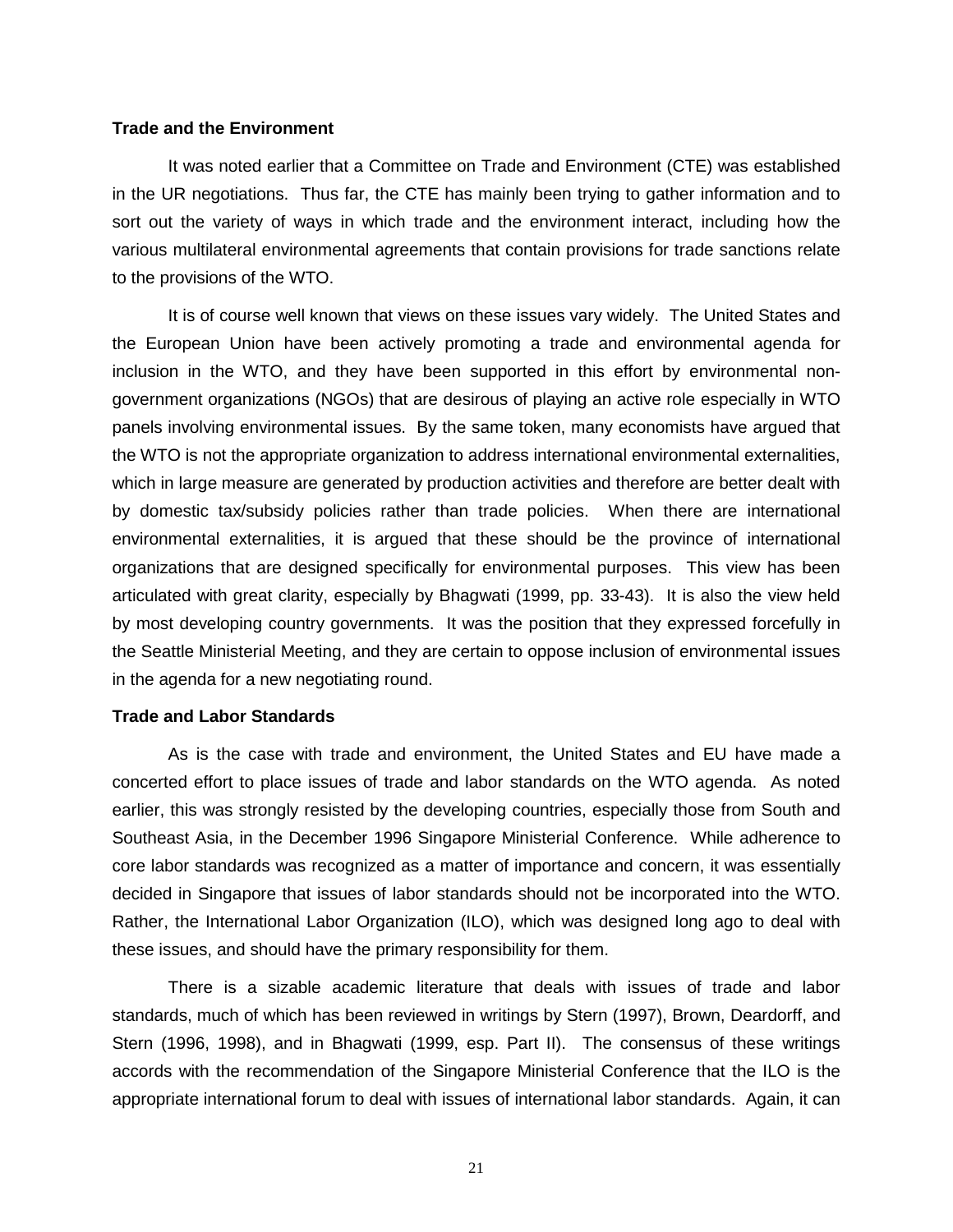be said that this reflects the views of the developing countries, who view efforts to include labor standards in the WTO mainly as a form of disguised protectionism on the part of the United States and other industrialized countries.

The United States especially and the EU apparently did not feel bound by the decision of the Singapore Ministerial Meeting. Indeed the U.S. Government, including President Clinton, took the position at the Seattle Ministerial Meeting that labor standards should be incorporated into the WTO and backed up by the imposition of trade sanctions in cases of non-compliance. As was the case in Singapore, the developing countries were united in opposition and are virtually certain to remain opposed to including labor standards on the agenda for a new trade round.

#### **Negotiating Modalities**

In the discussions that have taken place among WTO members concerning the agenda for a new round, there have been different positions expressed about how comprehensive the agenda should be. The United States, for example, has favored a narrow agenda concentrating especially on negotiations for liberalization in agriculture and services and with a limited time of three years as the target date for completion. The European Union and Japan, in contrast, have favored a broader agenda that would encompass not only the built-in agenda from the Uruguay Round but many of the new issues as well, including investment, competition policy, and the environment. Given the impasse reached in the Seattle Ministerial Meeting, it is not yet clear how these different positions regarding the scope of the new negotiating agenda will be resolved. In any event, the built-in items mandated from the UR will certainly have to be addressed, especially the liberalization of trade in agricultural products and services. In addition, I would urge that the agenda include negotiations for trade liberalization in manufactures, since the developing countries have a major stake here in terms of the potential benefits that may accrue to them. As for investment and competition policy, I see no immediate benefits in expanding the agenda to include these items from the standpoint of the developing countries. Further, for the reasons discussed earlier, efforts to include issues of the environment and labor standards on the negotiating agenda should be vigorously opposed.

Given the choice of the items for inclusion in the agenda for a new negotiating round, the question arises as to how the negotiations should be organized. In this connection, I would favor a horizontal, across-the-board approach that will permit cross-sectoral negotiations rather than sector-by-sector negotiations. The reasons for favoring a broad approach to the negotiations have been well articulated by Krueger (1999, pp. 11-12):

22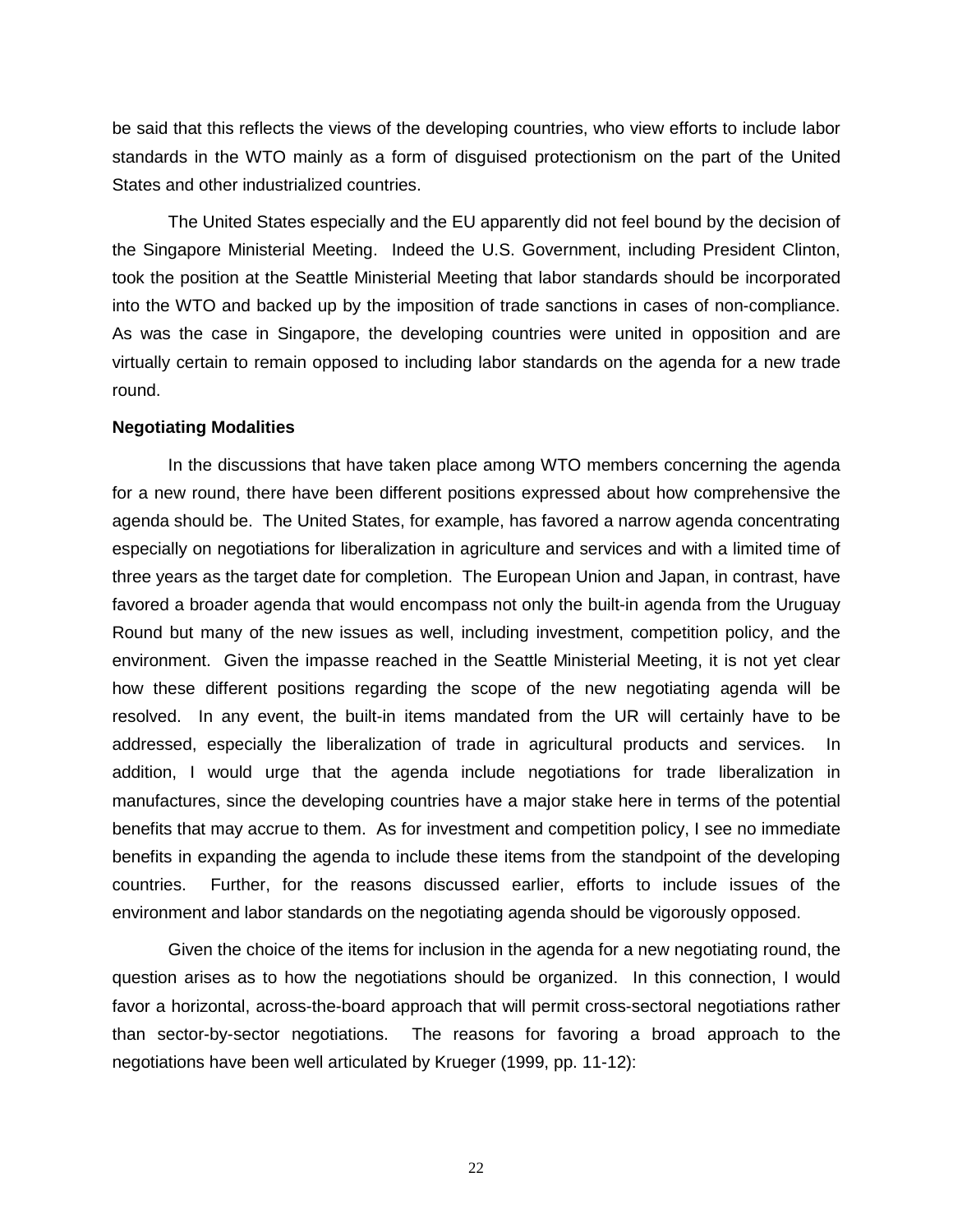"The success of the GATT, and the tremendous expansion of world trade, was made possible in significant part because of the gains achieved through multilateral negotiations for reduction of trade barriers. While economic theory tells, correctly, that countries that liberalize their trade unilaterally will gain, political theory tells us that resistance to trade liberalization in import competing sectors will not be offset unless there are groups of identifiable gainers. While those gainers exist even under unilateral liberalization, it is often not evident to those parties who they are. With multilateral trade negotiations, many exporting interests correctly recognized their potential gains from trade liberalization. Many analysts attribute the success of the GATT with trade liberalization to the tying together of export interests with evident interest in trade liberalization in other countries to trade liberalization domestically.

In recent years, developed countries have begun to negotiate sector-by-sector agreements on issues such as telecoms and information technology [and financial services]. There are several difficulties with this approach: 1) once these sectors are liberalized, producers in these areas have a reduced incentive to support import liberalization in protected sectors; and 2) developed countries are selecting the sectors for negotiation in which they believe (probably correctly in most instances) that they have a comparative advantage. The sectors of interest to most developing countries will be much more difficult to negotiate on a sector-by-sector basis because they are largely import competing, and the political economy of trade liberalization is such that political resistance will be strong unless offset by exporting interests in developed countries."

#### **Dovetailing Multilateral and Regional Negotiations**

Many developing countries are presently members of regional or preferential trading arrangements (PTAs), and the issue that arises is how to coordinate their involvement and interests in these arrangements with the forthcoming WTO multilateral negotiations. That is, do individual countries perceive that they stand to gain more from membership in a PTA or from a new round of multilateral trade negotiations? It should be noted that PTAs, whether in the form of a customs union with a common external tariff or a free trade area with differential external tariffs for nonmembers, are inherently discriminatory and may also be protectionist in design. That is, to the extent that trade barriers are removed among members of a PTA and remain in place against nonmembers, the resulting discrimination may favor the PTA members but be trade diverting for nonmembers and therefore may reduce global economic welfare.

The question then is the extent to which the strengthening of the multilateral trading system through further liberalization in a new negotiating round will enhance national and global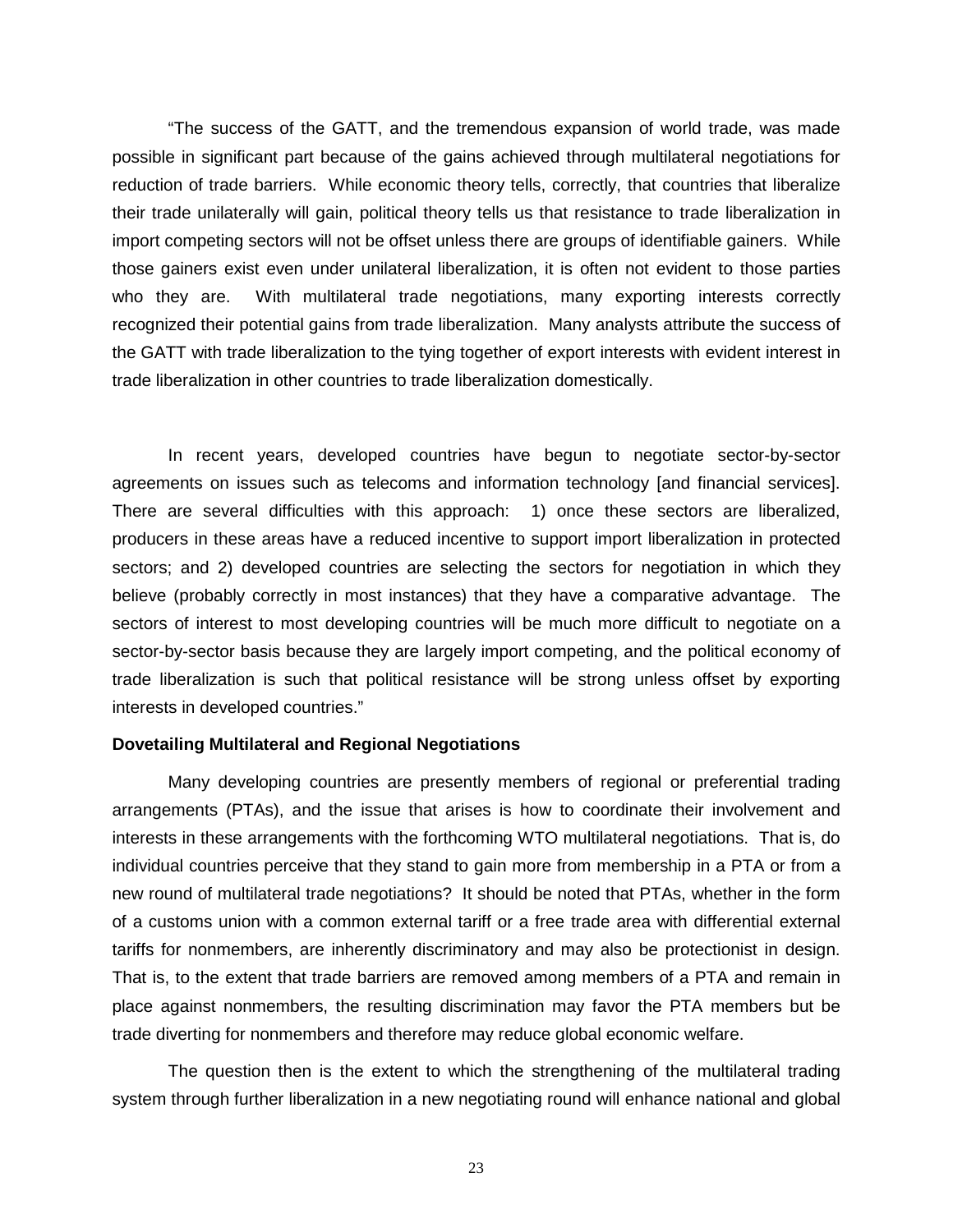economic welfare in comparison to the situation in which PTAs are present. Economic theory suggests that multilateralism and freer trade will bring about larger gains in economic welfare from a global standpoint as compared to a situation in which PTAs are present. This conclusion has been borne out in a number of simulation studies using computable general equilibrium models in which comparisons have been made between multilateral liberalization and partial liberalization in the form of customs unions or free trade areas. Of course, there is no guarantee that each individual country will gain more from multilateralism. If this is the case, it should be possible to find some means of compensation in the multilateral negotiations to mitigate or offset possible negative welfare effects.

#### **Interest Group Alignments**

It should be evident from the preceding discussion that, in my view, the developing countries in Asia and elsewhere have a great deal to gain from participating in a new round of multilateral trade negotiations. In designing negotiating strategies and to optimize their benefits from the negotiations, it would be desirable to identify and form interest groups that can make their presence known in the conduct of the negotiations. The question is how to proceed. Krueger (1999, p. 31) offers the following suggestions, which I endorse:

"While the developing countries could, as a group, achieve a considerable amount of bargaining strength, their interests are sufficiently divergent that it is more likely that they can join and should support the formation of coalitions on issues of concern to them. The Cairns group was remarkably successful despite representing the divergent interests of tropical and temperate agriculture. To the extent that those with different interests are willing to align, the developing countries will be able to achieve more in any future round. But the practical difficulties of bringing too many issues into a coalition probably would imply that it is desirable to identify key groups of issues (agriculture, financial services, construction services, etc.) and to join several groups."

## **III. Conclusion**

In the preceding discussion, I first reviewed the main results of the Uruguay Round negotiations and then considered the series of related events that occurred subsequently, leading up to the Seattle Ministerial Conference that was held from November 30 to December 3, 1999. It was widely expected that the Seattle Ministerial Conference would bring forth consensus on the agenda for a Millennium Round of WTO negotiations. This did not happen because the WTO member countries were unable to agree on their priorities in terms of the issues on which they were prepared to negotiate and those that they were unwilling at the time to put on the table. In any event, WTO negotiations will occur. The only question is when. It

24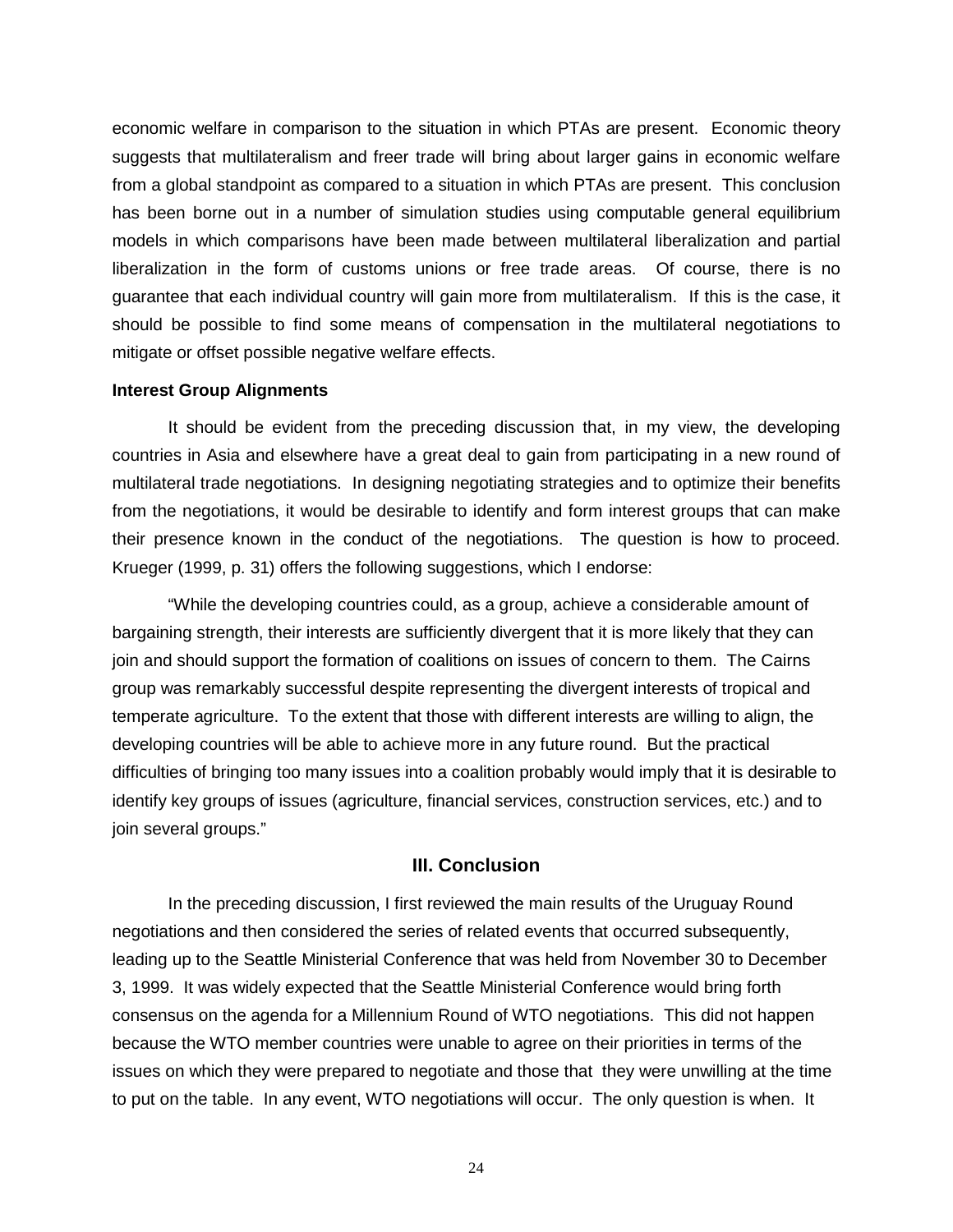should be stressed that there are important items on the UR built-in agenda, in particular negotiations on agricultural and services liberalization, which have been mandated to begin in the year 2000. Several of the other UR Agreements are also to be reviewed as part of the builtin agenda. There is much then that requires the immediate attention of the WTO members. Besides the items on the built-in agenda, there are other important issues that need to be included in the overall agenda of a new trade round. Liberalization of trade in manufactures is surely the most important of these other issues, particularly from the standpoint of the developing countries in Asia and elsewhere.

I have emphasized that it is imperative that WTO member countries continue to meet to plan for a new round, and it is obvious that individual countries and groups of countries need carefully to design their negotiating strategies and options. I have indicated in my discussion what I consider to be the major issues of concern especially for the developing countries in these regards.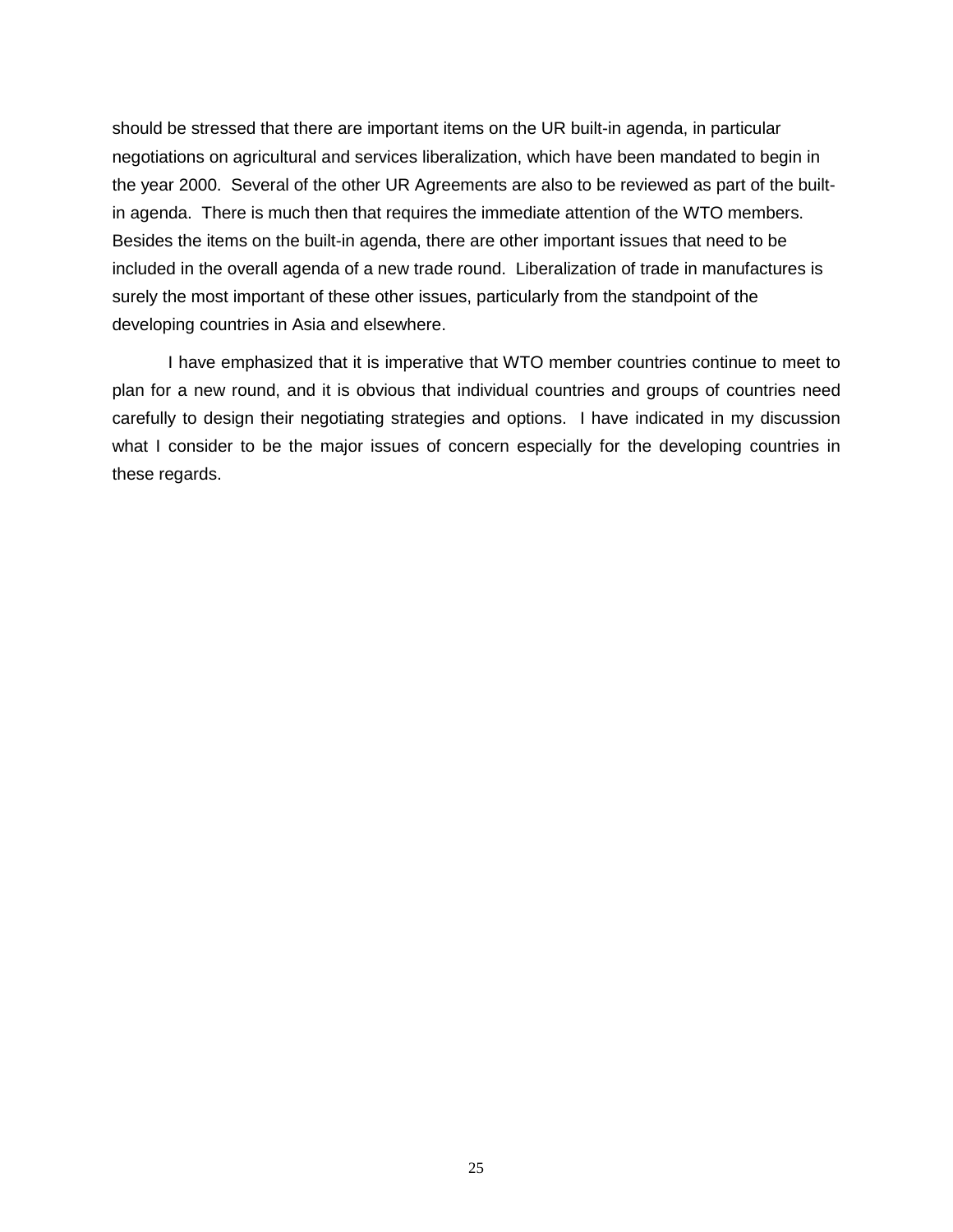## **References**

Anderson, Kym. 1999. "Agriculture, Developing Countries, and the WTO Millennium Round," presented at World Bank conference, "Agriculture and the New Trade Agenda from a Development Perspective," WTO Secretariat, October 1-2.

Bhagwati, Jagdish. 1999. "On Thinking Clearly about the Linkage Between Trade and the Environment," in Jagdish Bhagwati (ed.), The Next Trade Negotiating Round: Examining the Agenda for Seattle, Proceedings of the Conference Held at Columbia University, July 23-24.

Bhagwati, Jagdish. 1999. The Next Trade Negotiating Round: Examining the Agenda for Seattle, Proceedings of the Conference Held at Columbia University, July 23-24.

Brown, Drusilla K., Alan V. Deardorff, and Robert M. Stern. 1996. "International Labor Standards and Trade: A Theoretical Analysis," in Jagdish Bhagwati and Robert E. Hudec (eds.), Fair Trade and Harmonization: Prerequisites for Free Trade? Cambridge, MA: MIT Press.

Brown, Drusilla K., Alan V. Deardorff, and Robert M. Stern. 1998. "Trade and Labor Standards, Open Economies Review.

Chadha, Rajesh, Drusilla K. Brown, Alan V. Deardorff, and Robert M. Stern. 1999. "Computational Analysis of India's Post-1991 Economic Reforms and the Impact of the Uruguay Round and Forthcoming WTO-2000 Trade Negotiations," presented at National Council of Applied Economic Research (NCAER)-World Bank, "WTO 2000 South Asia Workshop," New Delhi, December 20-21.

Davey, William J. 1999. "Improving WTO Dispute Settlement," in Jagdish Bhagwati (ed.), The Next Trade Negotiating Round: Examining the Agenda for Seattle, Proceedings of the Conference Held at Columbia University, July 23-24.

Feketekuty, Geza. 1999. "Assessing the WTO General Agreement on Trade in Services and Improving the GATS Architecture," in Pierre Sauve and Robert M. Stern (eds.), Services 2000: New Directions in Services Trade Liberalization. Washington, D.C.: Brookings Institution.

Hertel, Thomas W. and Will Martin. 1999. "Would Developing Countries Gain from Inclusion of Manufactures in the WTO Negotiations?" Presented at the Conference on WTO and the Millennium Round, Geneva, September 20-21.

Hoekman, Bernard. 1999. "The Next Round of Services Negotiations: Identifying Priorities and Options," presented at the Federal Reserve Bank of St. Louis conference, "Multilateral Trade Negotiations: Issues for the Millennium Round," October 21-22.

Hoekman, Bernard and Peter Holmes. 1999. "Competition Policy in Developing Countries," World Bank, processed (www.worldbank.org/trade).

Hoekman, Bernard and Kamal Saggi. 1999. "Multilateral Disciplines for Investment-Related Policies?" World Bank, processed (www.worldbank.org/trade).

Krueger, Anne O. 1999. "The Developing Countries and the Next Round of Multilateral Trade Negotiations," The World Economy 22:909-32.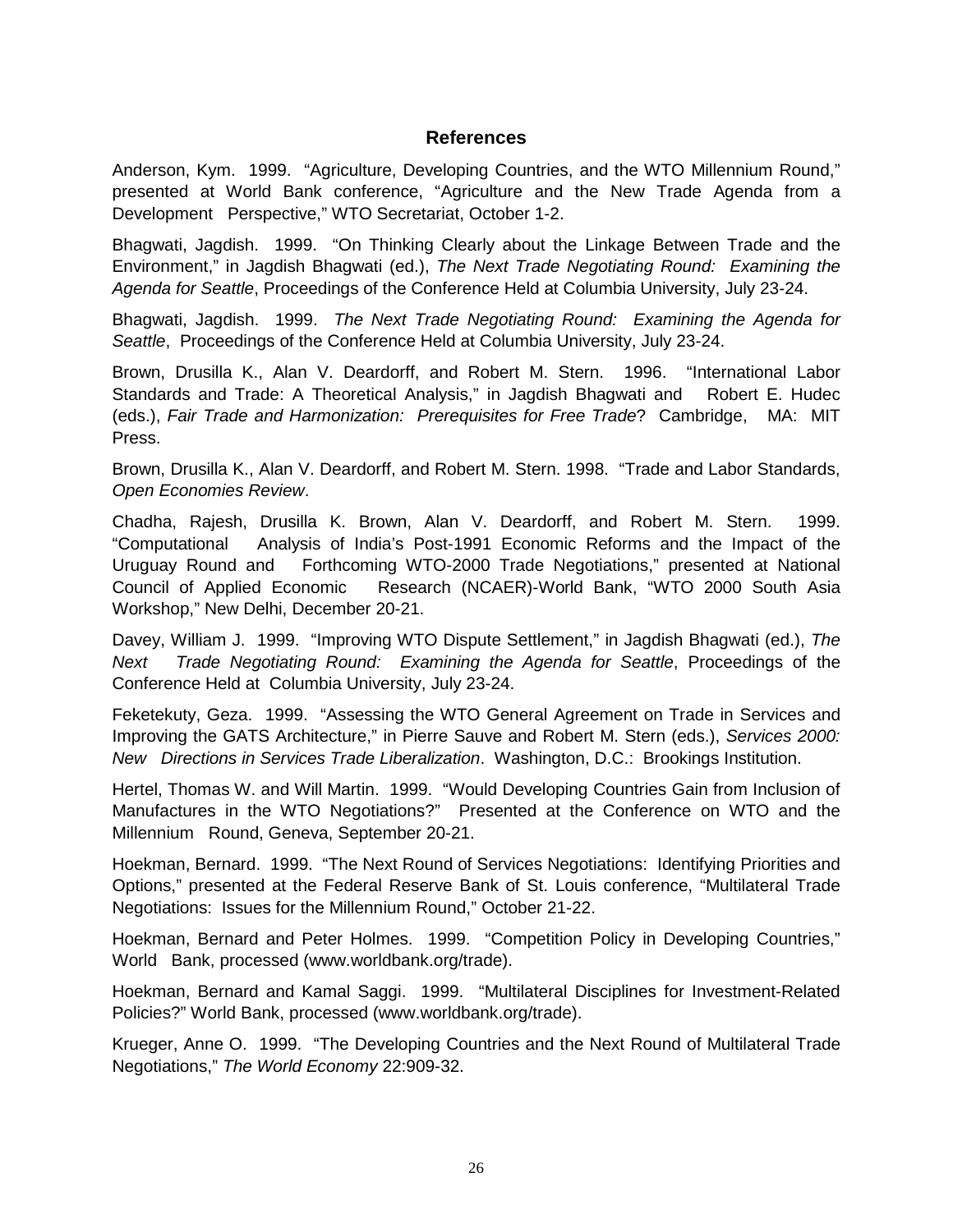Low, Patrick and Aaditya Mattoo. 1999. "Is There a Better Way? Alternative Approaches to Liberalization Under the GATS," in Pierre Sauve and Robert M. Stern (eds.), Services 2000: New Directions in Services Trade Liberalization. Washington, D.C.: Brookings Institution.

Martin, Will and L. Alan Winters. 1996. "The Uruguay Round: a milestone for the developing countries," in Will Martin and L. Alan Winters (eds.), The Uruguay Round and the developing countries. Cambridge, U.K.: Cambridge University Press.

Panagariya, Arvind. 1999. "The Millennium Round and Developing Countries: Negotiating Strategies and Areas of Benefits," presented at the conference, "Developing Countries and the Multilateral Round of Trade Negotiations," Harvard University, November 5-6.

Sauve, Pierre and Robert M. Stern (eds.). 1999. Services 2000: New Directions in Services Trade Liberalization. Washington, D.C.: Brookings Institution.

Stern, Robert M. 1998. "The WTO Trade Policy Review of the United States, 1996," The World Economy, Global Trade Policy, 73-104.

United Nations Conference on Trade and Development (UNCTAD). 1996. "Strengthening the Participation of Developing Countries in World Trade and the Multilateral Trading System," presented at the ESCAP/UNCTAD/UNDP Meeting of Senior Officials, Jakarta, September 4-6.

United States International Trade Commission. 1997. The Year in Trade: Operation of the Trade Agreements Program During 1996, 48<sup>th</sup> Report, USITC Publication 2971. Washington, D.C.: USITC.

United States International Trade Commission. 1999. The Year in Trade: Operation of the Trade Agreements Program During 1998,  $50<sup>th</sup>$  Report, USITC Publication 3192. Washington, D.C.: USITC.

World Trade Organization (WTO). 1995. The Results of the Uruguay Round of Multilateral Trade Negotiations: The Legal Texts. Geneva: WTO.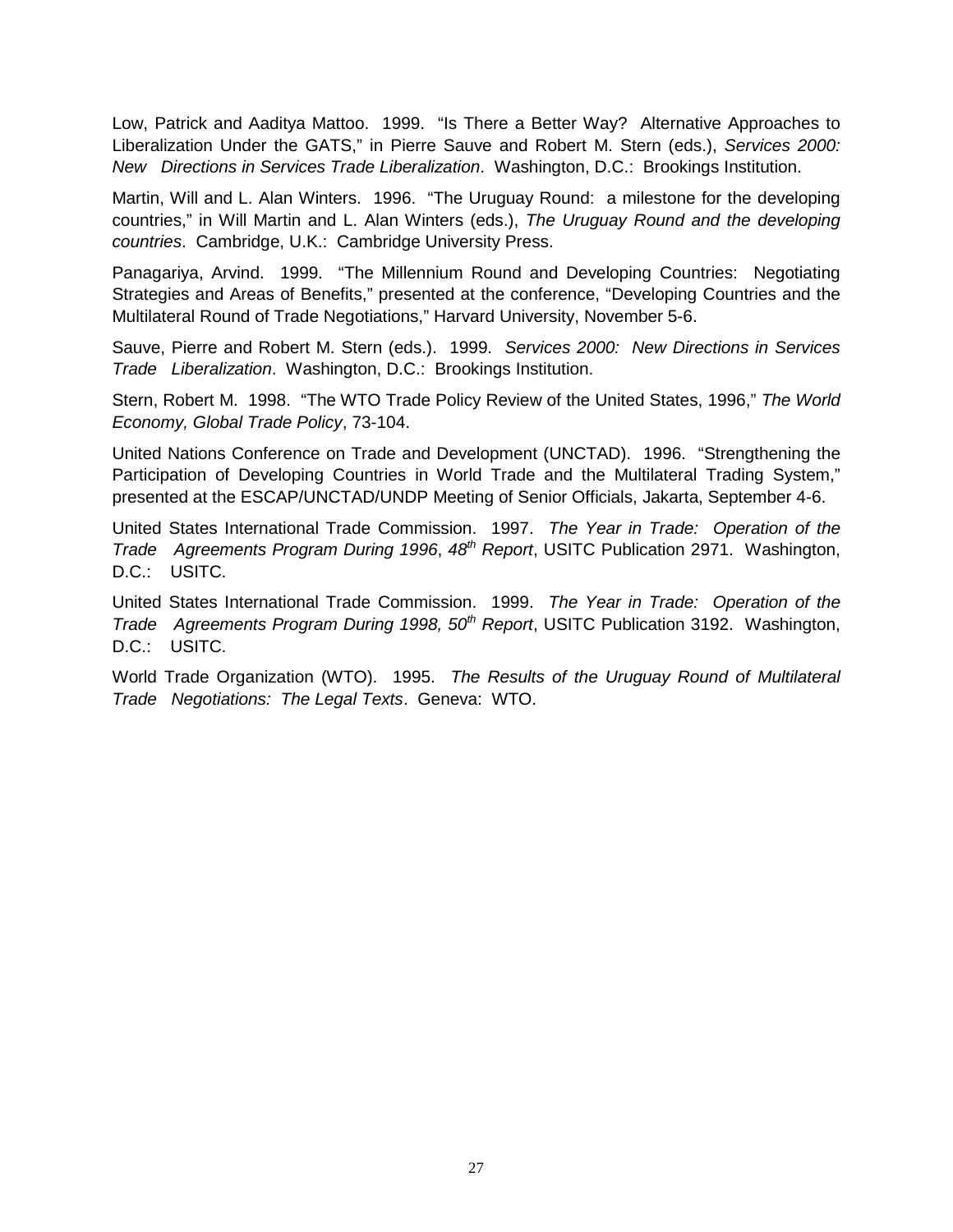## **Table 1:Overview of Results of the Uruguay Round Negotiations**

- "The agricultural agreement was important for developing a set of rules as a basis for future liberalization, but actual liberalization was limited by the way that nontariff barriers were converted into tariffs. This slippage, however, reduces the risk of adverse effects on net food importing countries.
- Substantial liberalization was achieved in manufactures trade, both in the area of tariffs and through the phaseout of nontariff barriers such as VERs and the quotas imposed under the MFA.
- Cuts in protection on merchandise trade are estimated to increase real incomes in developing countries by between US \$60 and 100 billion at 1992 prices despite the cautious commitments made by many developing countries.
- GATS is a landmark in terms of creating trade disciplines in virgin territory, but achieved little in terms of immediate liberalization.
- The TRIPS agreement will increase the protection of IPRs worldwide—but may entail shortterm costs for developing countries.
- The establishment of the WTO, with its responsibilities for goods, services and intellectual property, stronger dispute settlement procedures, permanent policy review mechanism, and greater ministerial involvement, is necessary for the successful implementation of the Round, and seems likely to contribute to a much-needed strengthening of the trading system.
- In terms of policy implications for developing countries we find that the countries that liberalize their own trade policies are predicted to be the greatest gainers.
- The WTO agreement provides legally binding minimum standards for reform and liberalization, not economically optimal ones. Weak disciplines on antidumping, and the high tariff bindings chosen by many countries, allow very costly protection measures to be maintained or introduced.
- There remain substantial gains from liberalization beyond that undertaken in the Round particularly in areas such as agriculture and services, where multilateral disciplines are new.
- Over the next few years, developing country members of the WTO need to participate in critical decisions on the future of the trading system, including whether or not to include labor and environmental standards, and investment and competition policies."

**Source:** Adapted from Martin and Winters (1996, pp. 1-2).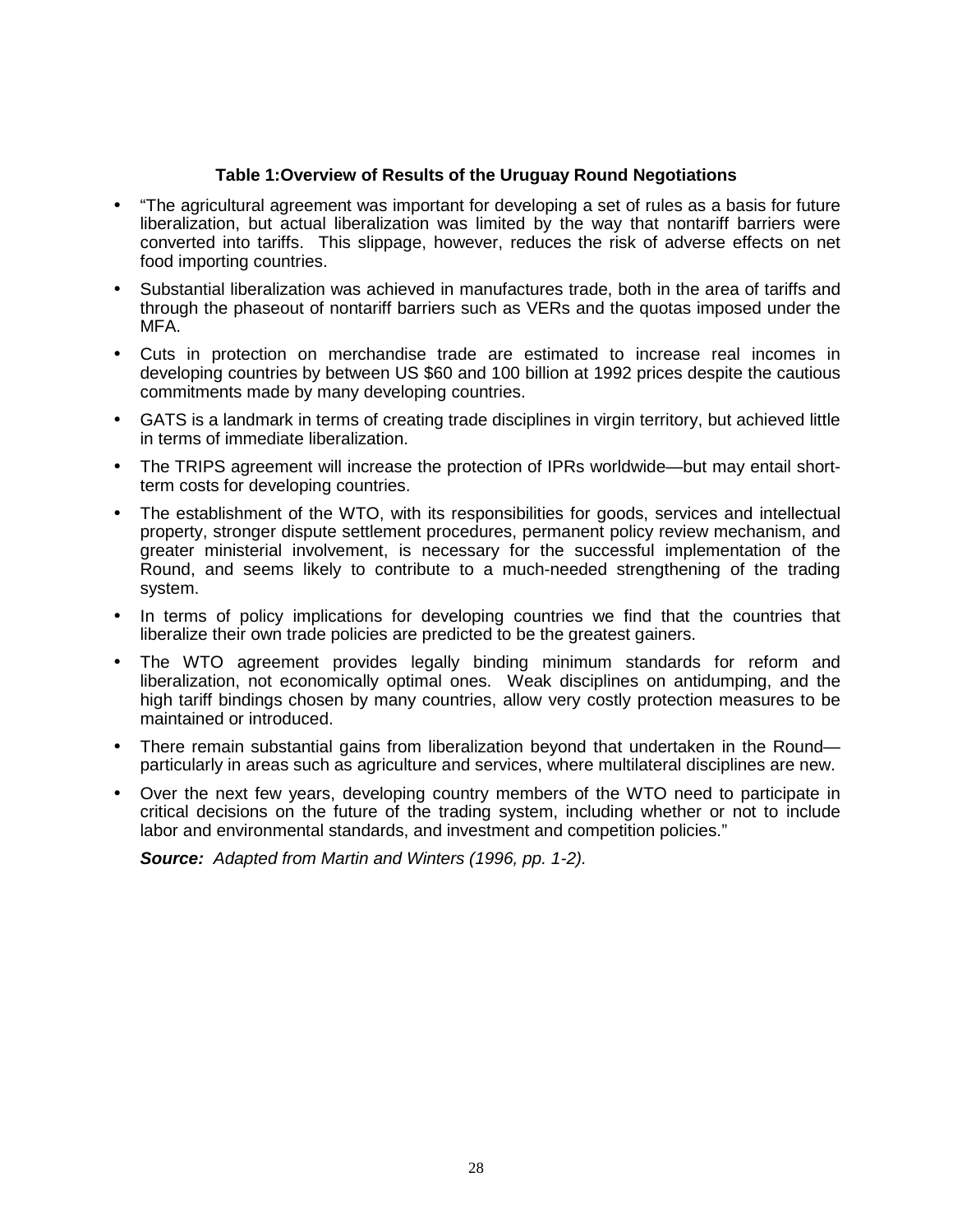## **Table 2:Summary Agenda and Results of the December 1996**

## **Singapore Ministerial Conference**

#### **'Uruguay Round implementation**

• Numerous reporting requirements for far-reaching and technically complex disciplines have made it difficult for many countries to comply both administratively as well as substantively with the up to 22 agreements that comprise the Uruguay Round Agreements (URA). The ministers' foremost priority at Singapore was to review the considerable backlog of notifications and consider what improvements could be made to help existing URA mechanisms work better to ensure full compliance with current obligations.

#### **Built in agenda**

- Services negotiations continued after the Dec. 1993 Uruguay Round conclusion in the areas of financial services, movement of natural persons, basic telecommunications, and maritime transport, and were scheduled to conclude respectively by June 1995, April 1996, and June 1996. These sectoral negotiations have been extended for the most part due to inadequate concessions in the never-before-negotiated area of services. Ministers hoped that the SMC would reinvigorate these talks, especially those on basic telecommunications rescheduled to conclude in February 1997.
- In addition, the current URA contain provisions that already call for either new negotiations at specified future dates (agriculture, services by 2000) or for periodic reviews at various times of virtually every major agreement (e.g. textiles, subsidies, antitdumping, intellectual property, dispute settlement, the U.S. "Jones" Act) that set in motion implementation discussions that in effect amount to much the same thing.
- The Committee on Trade and Environment, established by the April 1994 Marrakesh Ministerial Conference, presented its initial findings to the SMC.

#### **Tariff initiatives**

- Australia and Canada proposed that the SMC act as catalyst to liberalize market access over and above that in the existing URA and "built-in" agenda negotiations, both calling formally for tariff cuts on industrial products to be put on the WTO agenda.
- The EU and the United States advanced sectoral tariff elimination in pharmaceuticals and information technology--the latter leading to the Information Technology Agreement (ITA) presently set to enter into force on July 1, 1997 for completion by 2000.

#### **Least developed countries**

Least developed countries (LLDCs) have not integrated themselves into the world economy over the past decade to the degree that developing countries have. Studies by the World Bank and others have concluded that some reforms in the URA could result in a worsening of the terms of trade for LLDCS. The WTO Director-General and several key developed country participants urged that the SMC highlight the plight of such countries and adopt measures to address this problem .

#### **New issues**

 $\overline{a}$ 

• Proposals for launching additional WTO work on "new" issues were put forward by various participants, with intense discussions of possible new issues for WTO consideration held before the .<br>SMC. Mentions of labor standards, regionalism, competition pol<sup>3</sup>icy, investment, and government procurement reached the final declaration, whereas other issues were also discussed such as a review of WTO rules in light of the spread of regional trading blocs and the increased "globalization" of the world economy.

**Source:** USITC (1997, p. 16).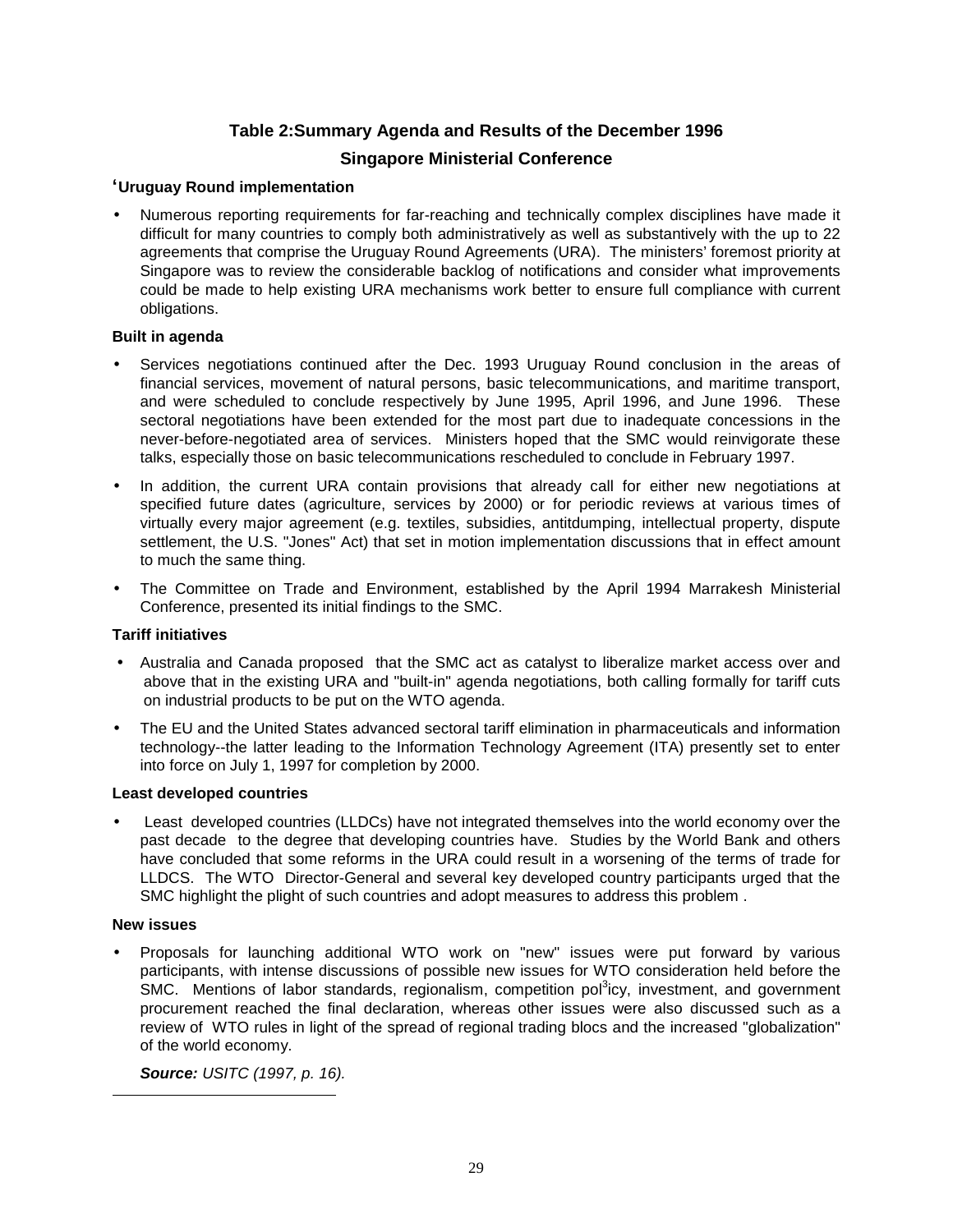| Product                                                                                                                               | <b>Actual Tariff</b><br>Equivalent<br>(percent)<br>1989-1993                         | <b>Tariff Binding</b><br>(percent)<br><b>Final Period</b><br>2000 | Proportional<br>Reduction by<br>2000   | Dirty<br>Tariffication <sup>a</sup><br>1986-88        | Binding 2000/<br><b>Actual Tariff</b><br>Equivalent<br>1989-1993 |
|---------------------------------------------------------------------------------------------------------------------------------------|--------------------------------------------------------------------------------------|-------------------------------------------------------------------|----------------------------------------|-------------------------------------------------------|------------------------------------------------------------------|
| <b>European Union</b>                                                                                                                 |                                                                                      |                                                                   |                                        |                                                       |                                                                  |
| Wheat<br><b>Coarse Grains</b><br><b>Rice</b><br>Beef and Veal<br><b>Other Meat</b><br>Dairy Products<br>Sugar                         | 68<br>89<br>103<br>97<br>27<br>147<br>144                                            | 109<br>121<br>231<br>87<br>34<br>205<br>279                       | 36<br>36<br>36<br>10<br>36<br>29<br>6  | 1.60<br>1.42<br>2.36<br>1.00<br>1.32<br>1.63<br>1.27  | 1.60<br>1.36<br>2.24<br>0.90<br>1.26<br>1.39<br>1.94             |
| <b>All Agriculture</b>                                                                                                                |                                                                                      |                                                                   |                                        |                                                       |                                                                  |
| Unweighted<br>Average<br><b>Standard Deviation</b>                                                                                    | 45<br>57                                                                             | 73<br>96                                                          |                                        | 1.61<br>1.58                                          | 1.63<br>1.68                                                     |
| <b>United States</b><br>Wheat<br><b>Coarse Grains</b><br>Rice<br><b>Beef and Veal</b><br><b>Other Meat</b><br>Dairy Products<br>Sugar | 20<br>$\overline{2}$<br>$\overline{2}$<br>$\overline{2}$<br>$\mathbf{1}$<br>46<br>67 | 4<br>$\overline{2}$<br>3<br>26<br>3<br>93<br>91                   | 36<br>74<br>36<br>15<br>36<br>15<br>15 | 0.30<br>2.00<br>5.00<br>10.33<br>0.67<br>1.09<br>1.50 | 0.20<br>1.00<br>1.50<br>13.00<br>3.00<br>2.02<br>1.36            |
| <b>All Agriculture</b><br>Unweighted<br>Average<br><b>Standard Deviation</b>                                                          | 13<br>22                                                                             | 23<br>35                                                          |                                        | 1.44<br>1.20                                          | 1.77<br>1.59                                                     |

## **Table 3: Uruguay Round Tariff Bindings and Actual Tariff Equivalents of Agricultural Protection, 1986-2000**

a: Announced base tariff rate as a ratio of actual tariff equivalent in the base period.

**Source:** Ingco (1995)

 $\overline{a}$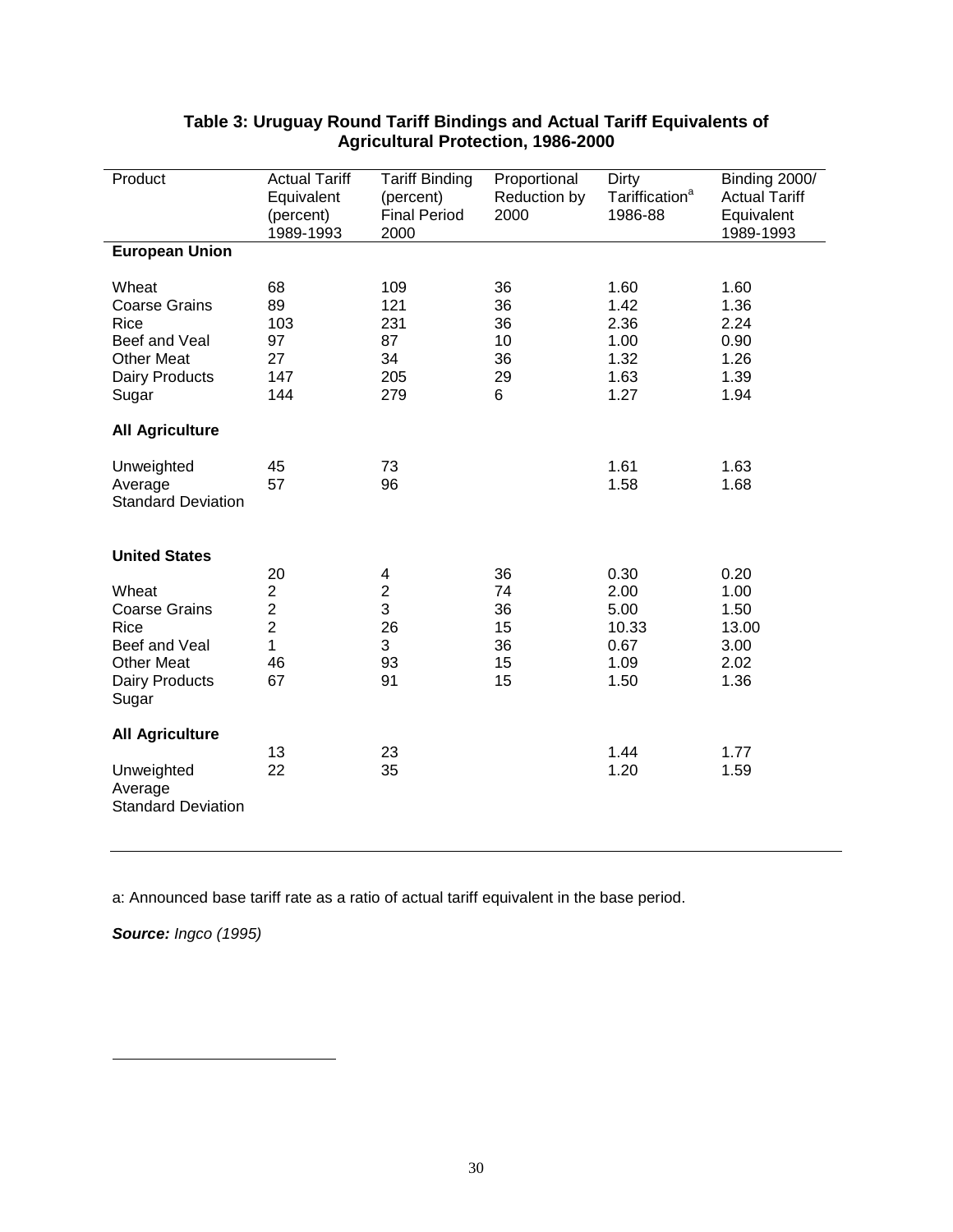| Country        | Australia | Canada | Indonesia | Japan | Korea | Mexico | Malaysia | New<br>Zealand | Philippines | Singapore |
|----------------|-----------|--------|-----------|-------|-------|--------|----------|----------------|-------------|-----------|
| <b>Product</b> |           |        |           |       |       |        |          |                |             |           |
| Paddy rice     | 1.0       | 0.0    | 9.0       | 444.0 | 49.0  | 8.0    | 49.0     | 1.0            | 49.0        | 2.2       |
| Wheat          | 0.0       | 26.0   | 0.0       | 193.0 | 13.0  | 0.0    | 13.0     | 0.0            | 13.0        | 2.7       |
| Grains         | 0.0       | 24.0   | 6.0       | 180.0 | 95.0  | 0.0    | 95.0     | 0.0            | 95.0        | 5.3       |
| Non-grain      | 3.3       | 3.0    | 38.3      | 38.7  | 47.7  | 3.0    | 47.7     | 3.3            | 47.7        | 7.5       |
| crops          | 0.0       | 7.0    | 0.0       | 36.5  | 41.0  | 0.0    | 41.0     | 0.0            | 41.0        | 3.9       |
| Processed rice | 0.5       | 26.0   | 10.7      | 193.0 | 32.5  | 19.5   | 13.0     | 0.5            | 13.0        | 3.1       |
| Meat           | 7.0       | 157.0  | 0.0       | 207.0 | 111.0 | 4.0    | 111.0    | 7.0            | 111.0       | 4.2       |
| Milk           | 0.0       | 0.0    | 0.0       | 0.0   | 0.0   | 0.0    | 0.0      | 0.0            | 0.0         | 6.1       |
| Other food     |           |        |           |       |       |        |          |                |             |           |
|                |           |        |           |       |       |        |          |                |             |           |
|                |           |        |           |       |       |        |          |                |             |           |

## **Table 4: Unweighted Average Percentage Post-UR Tariffs in Agriculture: APEC Members**

**Source:** The Pacific Economic Cooperation Council for APEC, 1995, Survey of Impediments to Trade and Investment in the APEC Region.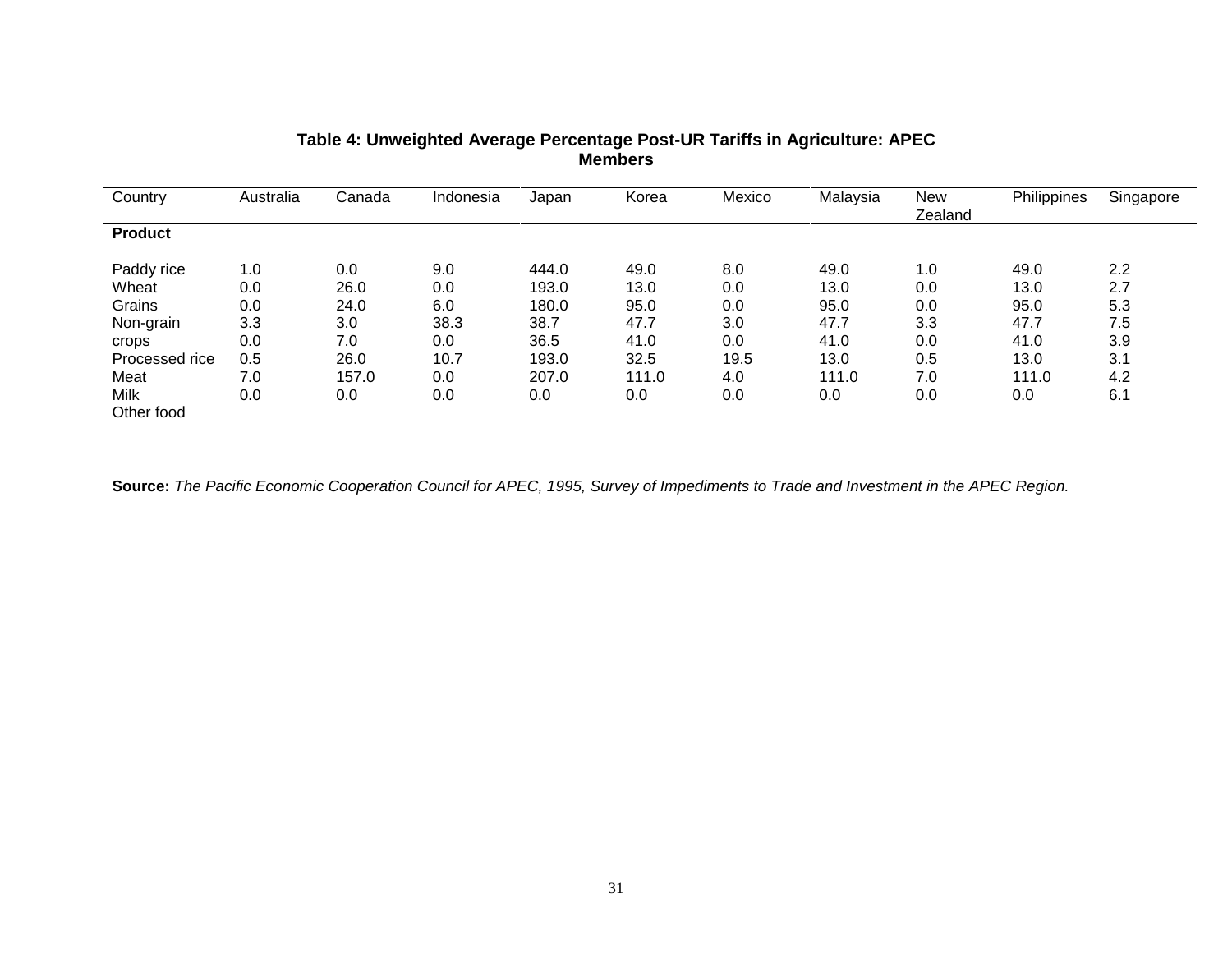| <b>Product</b>                      | Average<br><b>Tariff</b> | <b>Duty Free</b> | Proportion of Imports Subject to Tariff Rates |              |               |               |         |  |
|-------------------------------------|--------------------------|------------------|-----------------------------------------------|--------------|---------------|---------------|---------|--|
|                                     |                          |                  | $0.1 - 5.0$                                   | $5.1 - 10.0$ | $10.1 - 15.0$ | $15.1 - 35.0$ | Over 35 |  |
| Total                               | 3.50                     | 39.50            | 42.90                                         | 10.20        | 1.30          | 6.00          | 0.10    |  |
| <b>Fish and Fish Products</b>       | 1.20                     | 87.50            | 1.90                                          | 4.00         | 6.40          | 0.20          | 0.00    |  |
| <b>Wood Products</b>                | 0.50                     | 89.50            | 5.60                                          | 4.80         | 0.10          | 0.00          | 0.00    |  |
| <b>Textiles and Clothing</b>        | 14.60                    | 4.90             | 9.20                                          | 25.90        | 8.00          | 52.00         | 0.00    |  |
| Leather, Rubber, Footwear           | 7.10                     | 12.70            | 33.20                                         | 47.30        | 2.90          | 1.50          | 2.40    |  |
| Metals                              | 1.50                     | 59.70            | 30.80                                         | 8.90         | 0.60          | 0.00          | 0.00    |  |
| Chemicals and Photographic Supplies | 2.80                     | 31.50            | 49.10                                         | 19.40        | 0.00          | 0.00          | 0.00    |  |
| <b>Transport Equipment</b>          | 3.50                     | 8.70             | 85.20                                         | 0.30         | 0.70          | 5.10          | 0.00    |  |
| Non-electric Machinery              | 1.00                     | 62.80            | 35.00                                         | 2.20         | 0.00          | 0.00          | 0.00    |  |
| <b>Electric Machinery</b>           | 2.00                     | 35.90            | 61.10                                         | 2.80         | 0.20          | 0.00          | 0.00    |  |
| <b>Minerals and Precious Stones</b> | 2.50                     | 59.80            | 14.30                                         | 23.50        | 1.30          | 1.10          | 0.00    |  |
| <b>Other Manufactured Articles</b>  | 1.50                     | 59.40            | 31.30                                         | 8.80         | 0.40          | 0.10          | 0.00    |  |

#### **Table 5: Post-UR Tariff Rates: United States**

**Source:** UNCTAD (1996)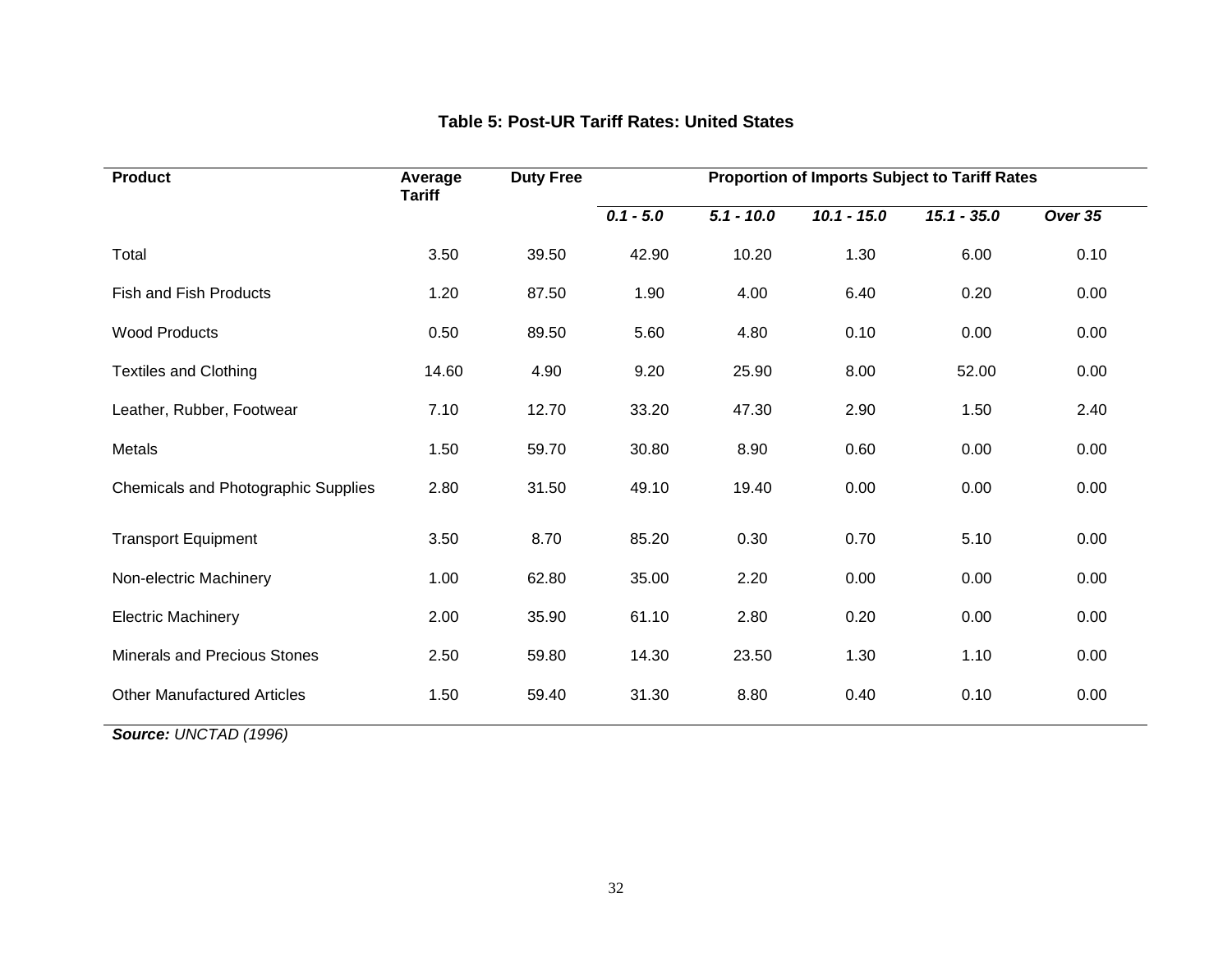| Average | <b>Duty Free</b> | Proportion of Imports subject to Tariff Rates |              |               |               |         |  |
|---------|------------------|-----------------------------------------------|--------------|---------------|---------------|---------|--|
|         |                  | $0.1 - 5.0$                                   | $5.1 - 10.0$ | $10.1 - 15.0$ | $15.1 - 35.0$ | Over 35 |  |
| 3.60    | 37.70            | 34.20                                         | 19.00        | 8.20          | 0.90          | 0.00    |  |
| 10.20   | 6.90             | 14.50                                         | 29.60        | 31.20         | 17.80         | 0.00    |  |
| 0.70    | 88.50            | 3.00                                          | 8.50         | 0.00          | 0.00          | 0.00    |  |
| 9.10    | 1.30             | 19.10                                         | 25.50        | 54.10         | 0.00          | 0.00    |  |
| 5.1     | 24.50            | 40.70                                         | 23.00        | 0.00          | 11.80         | 0.00    |  |
| 1.10    | 73.70            | 19.60                                         | 6.70         | 0.00          | 0.00          | 0.00    |  |
| 4.50    | 27.20            | 4.00                                          | 68.80        | 0.00          | 0.00          | 0.00    |  |
| 6.50    | 23.40            | 15.70                                         | 59.90        | 0.80          | 0.20          | 0.00    |  |
| 1.40    | 33.90            | 63.10                                         | 3.00         | 0.00          | 0.00          | 0.00    |  |
| 5.20    | 3.90             | 69.90                                         | 8.30         | 17.90         | 0.00          | 10      |  |
| 0.60    | 85.20            | 10.40                                         | 3.30         | 1.10          | 0.00          | 0.00    |  |
| 3.50    | 24.20            | 58.90                                         | 12.00        | 4.30          | 0.60          | 0.00    |  |
|         | <b>Tariff</b>    |                                               |              |               |               |         |  |

## **Table 6: Post-UR Tariff Rates: European Union**

**Source:** UNCTAD (1996)